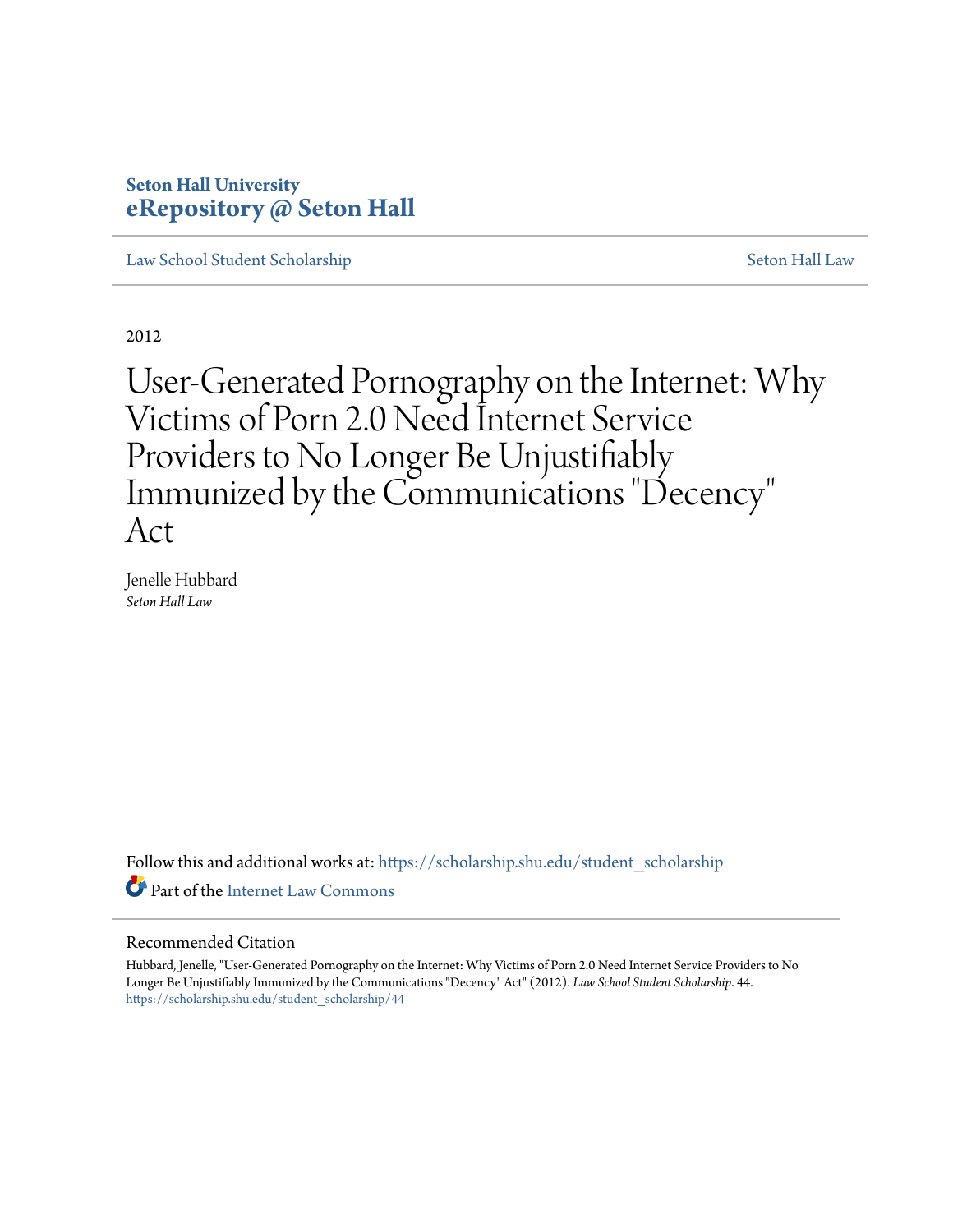## **Legal Issues in Online Communities** Fall 2011

#### Seminar Paper

# **USER-GENERATED PORNOGRAPHY ON THE INTERNET: WHY VICTIMS OF PORN 2.0 NEED INTERNET SERVICE PROVIDERS TO NO LONGER BE UNJUSTIFIABLY IMMUNIZED BY THE COMMUNICATIONS "DECENCY" ACT**

Jenelle L. Hubbard Date Submitted: December 1, 2011

This paper is submitted to Professor Judson Jennings in partial satisfaction of the requirements of Law & Practice in Virtual Communities. This paper is submitted in satisfaction of the Seton Hall Law School's Advanced Writing Requirement. This paper is approved for AWR certification.

# **I. INTRODUCTION**

In the past twenty-five to thirty years, Internet usage has increased at lightning speed.<sup>1</sup> In a 1995 survey, only 14% of adults (those individuals age eighteen and over) reported that they had ever used a computer to connect to the Internet on a regular basis.<sup>2</sup> In stark comparison, a recent survey reported that as of May 2011, 78% of adults (those individuals age eighteen and over) now use the Internet regularly.<sup>3</sup> When considering only those individuals who live in highincome households (those households making \$75,000 or more a year), the number of adults using the Internet regularly jumps to  $96\%$ <sup>4</sup>.

Among those adults who are now using the Internet regularly, the Internet is increasingly

<sup>1</sup> *See infra* notes 2-4 and accompanying text.

<sup>2</sup> *Internet Adoption*, PEW INTERNET & AM. LIFE PROJECT SURVEY, http://www.pewinternet.org/Trend-Data/Internet-Adoption.aspx (last visited Nov. 29, 2011) (explaining that the 14% of adults who reported in 1995 that they had ever used a computer to connect to the Internet included those individuals who said that they had ever used "a home, work or school computer and modem to connect to computer bulletin boards, information services such as CompuServe or Prodigy, or computers at other locations").

<sup>3</sup> *Who's Online: Internet User Demographics*, PEW INTERNET & AM. LIFE PROJECT SURVEY, http://www.pewinternet.org/Static-Pages/Trend-Data/Whos-Online.aspx (last visited Nov. 29, 2011).

<sup>4</sup> *Id.*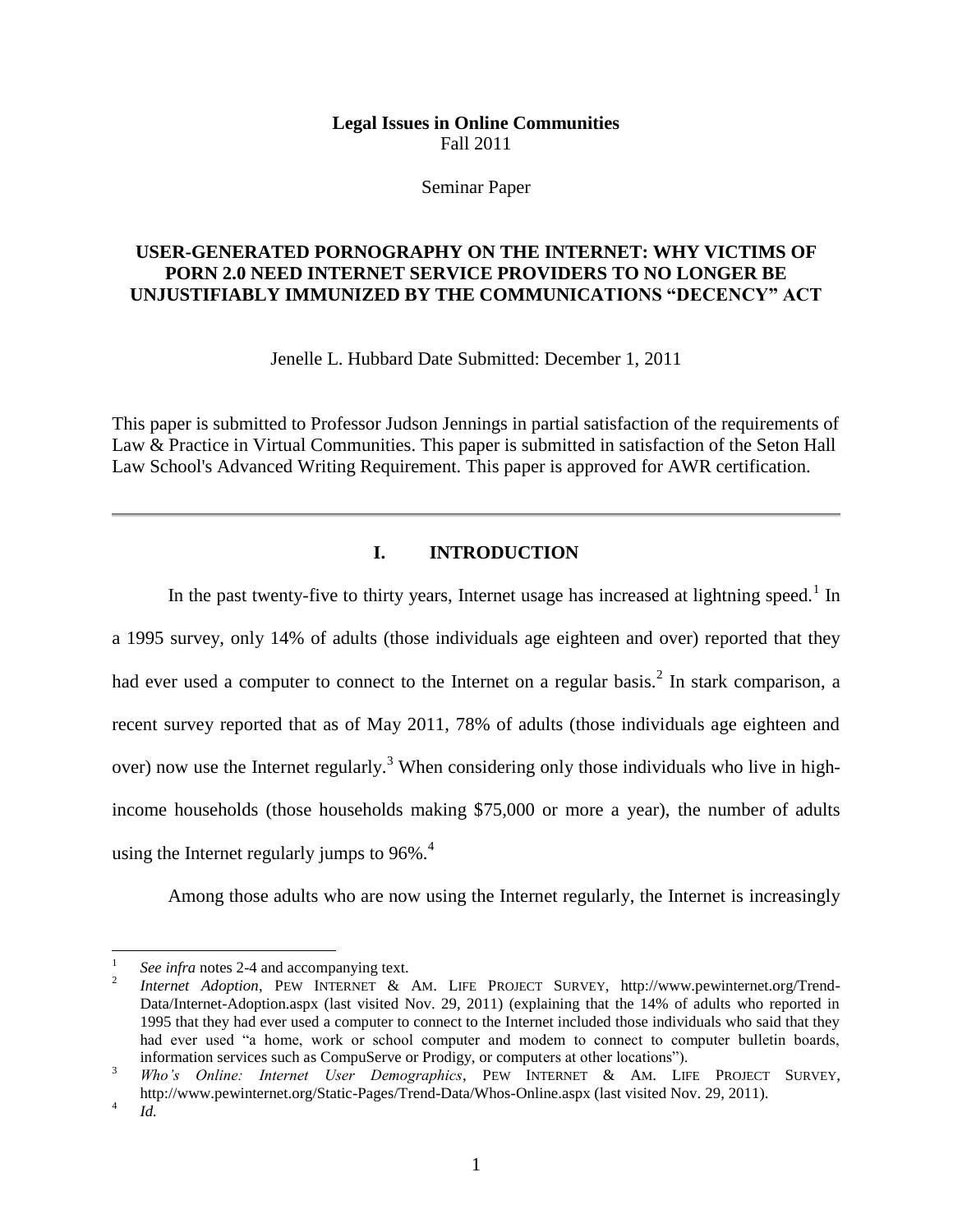being utilized as a way to get news, shop, socialize, and network.<sup>5</sup> While the "Millennial" Generation" (those individuals born in 1977-1992) is still significantly more likely than older generations to engage in several online activities, such as social networking and blogging, older generations are making notable gains in these areas. <sup>6</sup> For example, in recent years, the fastest rate of growth in social networking came from the "G.I. Generation" (those individuals born before 1937).<sup>7</sup> Between 2008 and 2010, the rate of social network site usage for the G.I. Generation quadrupled from 4% to 16%.<sup>8</sup> While younger Internet users remain the most active participants in social networking services and other online activities, some Internet activities are becoming more uniformly popular across all age groups.<sup>9</sup> The most uniformly popular uses of the web being email and search engines. $10$ 

Undoubtedly, the continuous development of Internet technologies and uses – including the introduction of Web 2.0 – has contributed to the substantial growth in Internet usage over time. "Web 2.0" is commonly used to refer to "applications that facilitate interactive information sharing, interoperability, user-centered design, and collaboration."<sup>11</sup> One of the significant features of these Web 2.0 technologies is that they allow users to upload their own ("user-

 5 *See* Kristen Purcell, *Search and email still top the list of most popular online activities*, PEW INTERNET & AM. LIFE PROJECT SURVEY, 2 (Aug. 9, 2011), http://pewinternet.org/~/media//Files/Reports/2011/PIP\_Search-and-Email.pdf (reporting that between 2002 and 2011 there was an increase in the number of Internet users who use the web to get news, buy products, and go on social networking sites).

<sup>6</sup> *See* Kathryn Zickuhr, *Generations 2010*, PEW INTERNET & AM. LIFE PROJECT SURVEY, 2 (Dec. 16, 2010), http://pewinternet.org/~/media//Files/Reports/2010/PIP Generations and Tech10.pdf (reporting that in addition to use of social networking sites, "Milliennials" also surpass older generations when it comes to the use of instant messaging, using online classifieds, listening to music, playing online games, reading blogs and participating in virtual worlds).

<sup>7</sup> *Id.* at 3.

<sup>8</sup> *Id.*

<sup>9</sup> *Id.* at 2 (reporting that the Internet activities that are becoming more uniformly popular across all age groups include email, search engine use, seeking health information, getting news, buying products, making travel reservations or purchases, doing online banking, looking for religious information, rating products, services, or people, making online charitable donations, and downloading podcasts).

<sup>&</sup>lt;sup>10</sup> Purcell, *supra* note 5, at 2 (reporting that as of May 2011, "92% of online adults use search engines to find information on the Web and . . . 92% use email"); Zickuhr, *supra* note 6, at 11 (reporting that as of 2010, 87% of online adults use search engines and 94% use email).

<sup>11</sup> KENT D. STUCKEY, INTERNET AND ONLINE LAW § 8.01 (2011), *available at* Lexis 1-8 ALMIOL § 8.01 (quoting another source) (citation omitted).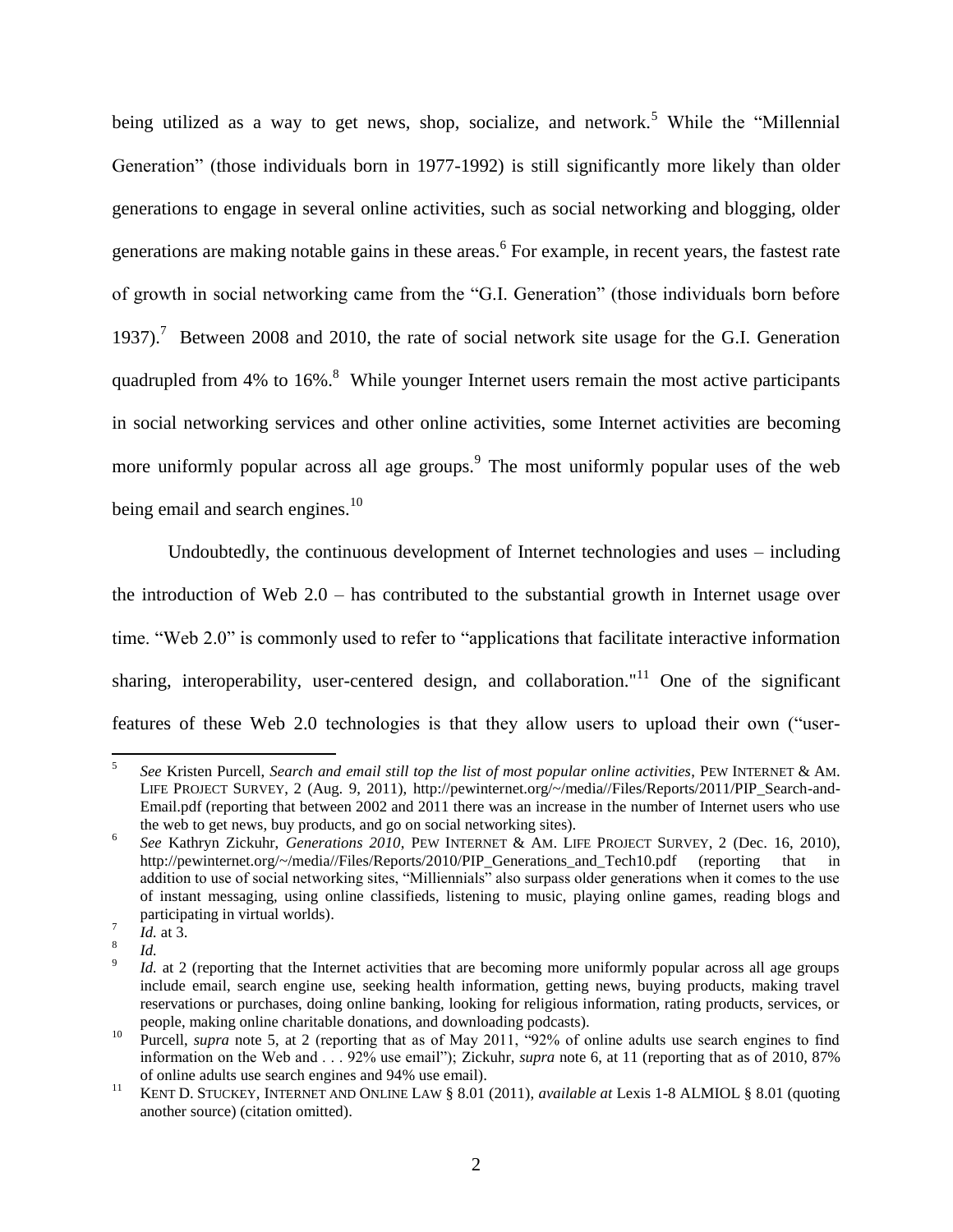generated") content onto the Internet for other users to see.<sup>12</sup> The immensely popular websites Facebook,<sup>13</sup> YouTube,<sup>14</sup> and Wikipedia<sup>15</sup> are all examples of Web 2.0 applications.<sup>16</sup>

Web 2.0 has also led to the development of more explicit websites – sometimes referred to as "Porn  $2.0$ "<sup>17</sup> – where users upload pornographic materials that they have created onto the Internet.<sup>18</sup> Naturally, once these user-generated materials have been uploaded, they are potentially available for anyone who logs onto the Internet to see.<sup>19</sup> Thus, in light of the extreme popularity of Porn 2.0 websites, $20$  postings on these sites can have detrimental and long-lasting effects on a person's reputation,  $2^{2}$  career,  $2^{2}$  mental health, etc., and have led to harassment and threats of violence. $^{23}$ 

There are a number of reasons why an individual would upload their own pornographic

<sup>12</sup> *See generally* Tim O'Reilly, *What is Web 2.0*, O'REILLY MEDIA INC. (Sept. 30, 2005), http://oreilly.com/web2/archive/what-is-web-20.html.

<sup>&</sup>lt;sup>13</sup> FACEBOOK, https://www.facebook.com (last visited Oct. 25, 2011).

<sup>&</sup>lt;sup>14</sup> YOUTUBE, http://www.youtube.com (last visited Oct. 25, 2011).

<sup>&</sup>lt;sup>15</sup> WIKIPEDIA, http://www.wikipedia.org (last visited Oct. 25, 2011).

<sup>16</sup> *See Web 2.0*, WIKIPEDIA, http://en.wikipedia.org/wiki/Web\_2.0 (last visited Nov. 29, 2011).

<sup>17</sup> See PORNOTUBE, INC., http://PornoTube.com (last visited Nov. 30, 2011), REDTUBE, http://www.RedTube.com (last visited Nov. 30, 2011), and YOUPORN, http://www.YouPorn.com (last visited Nov. 30, 2011) for examples of Porn 2.0 websites.

<sup>18</sup> *See generally* Ann Bartow, *Pornography, Coercion, and Copyright Law 2.0*, 10 VAND. J. ENT. & TECH. L. 799, 799 (2008); Ariel Ronneburger, *Sex, Privacy, and WebPages: Creating A Legal Remedy for Victims of Porn 2.0*, 21 SYRACUSE SCI. & TECH. L. REP. 1, 2 (2009).

<sup>19</sup> *See* Ronneburger, *supra* note 18, at 8.

<sup>20</sup> Alexa.com, a website that measures the popularity of websites, calculates that one of the most popular Porn 2.0 websites, YouPorn, is the eighty-second most visited site in the world, and the eighty-eighth most visited site in the United States. *See Youporn.com Site Info*, ALEXA, http://www.alexa.com/siteinfo/youporn.com (last visited Nov. 29, 2011).

<sup>21</sup> *See* A.G. Sulzberger, *In Small Towns, Gossip Moves To the Web, and Turns Vicious*, N.Y. TIMES, Sept. 20, 2011, at A1, *available at* 2011 WLNR 18650902 (describing how anonymous posts on an online community forum damaged a couple's reputation in the community, and ultimately lead to the couple's decision to relocate).

<sup>22</sup> *See* Ellen Nakashima, *Harsh Words Die Hard on the Web*, WASH. POST, Mar. 7, 2007, at A1, *available at* 2007 WLNR 28542997 (discussing how posts about female law students on an anonymous Internet defamation website resulted in threats of sexual violence and possible damage to the students' professional reputations); Jeff Tyler, *Get yourself a little online privacy*, MARKETPLACE MONEY (Mar. 2, 2007), http://marketplace.publicradio.org/display/web/2007/03/02/an\_online\_identity/ (interviewing an ivy league law student who claimed that vulgar comments made about her on an online discussion board made it difficult for her to find a job).

<sup>23</sup> *See* Brittan Heller, Note, *Of Legal Rights and Moral Wrongs: A Case Study of Internet Defamation*, 19 YALE J.L. & FEMINISM 279, 282-83 (2007) (detailing how a well-known software programmer reacted to receiving anonymous online threats of sexual violence by canceling her scheduled public speaking events).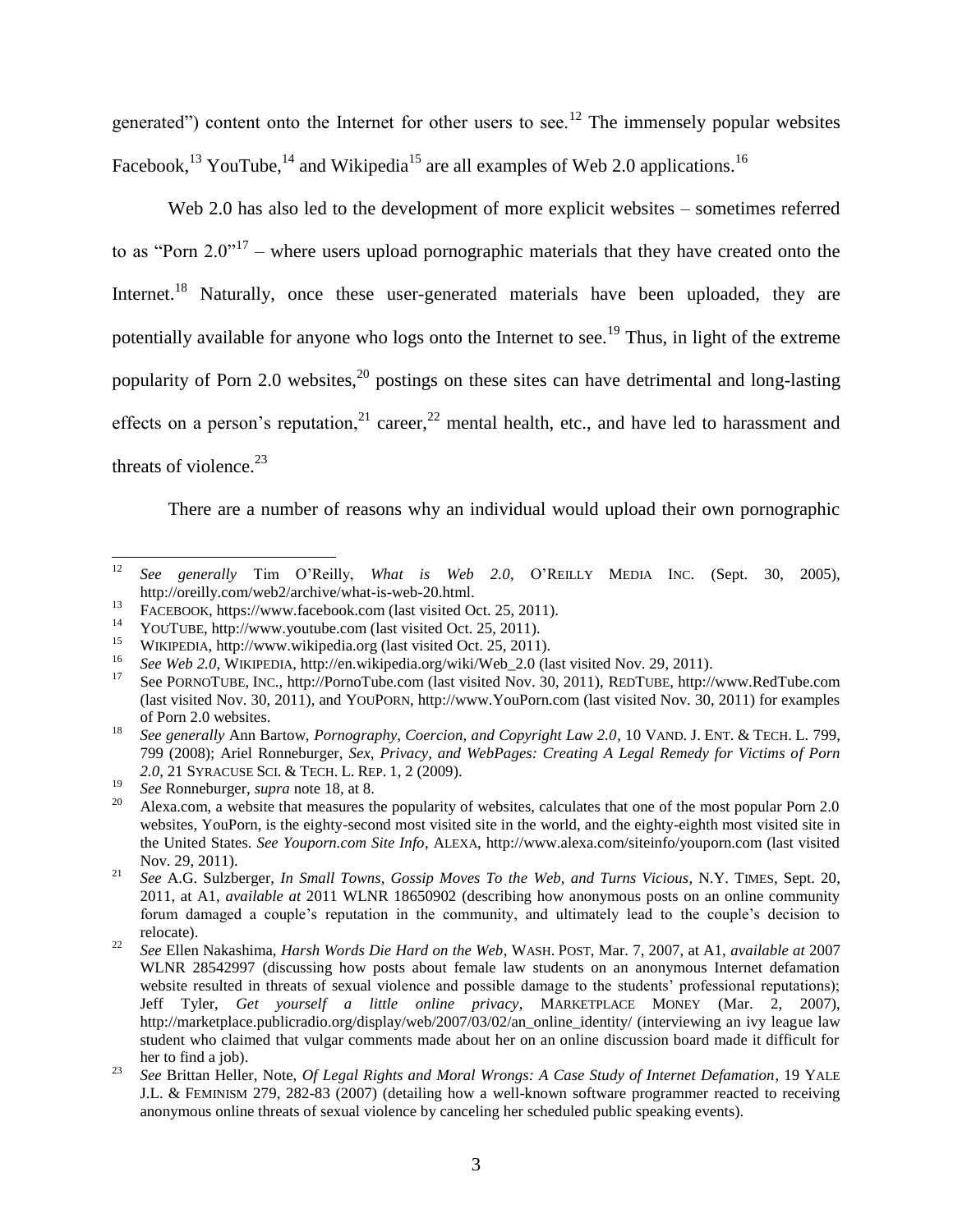materials onto the Internet.<sup>24</sup> Unfortunately, time and experience has demonstrated that their intentions are not always innocent.<sup>25</sup> These sites are sometimes intentionally used as instruments for humiliation and revenge by jealous co-workers, scorned ex-partners, etc. For example, in 2004 when Cecilia Barnes broke up with her long-term boyfriend, he turned to the Internet for revenge and posted fake Internet profiles in Ms. Barnes' name, posting nude photos of Barnes and solicitations for sexual intercourse.<sup>26</sup> Ms. Barnes only became aware of these unauthorized profiles and their content after she started to receive emails and phone calls from strangers soliciting her for sex. $27$ 

Unfortunately, experiences like Ms. Barnes' are not uncommon and as the number of user-generated websites has grown, it has become increasingly easy for Internet users to post pornographic materials of people who did not consent to the materials' circulation.<sup>28</sup> Of course, almost every adult in America has heard of celebrities, such as Pamela Anderson, who have sex tapes on the Internet despite the celebrity's highly publicized efforts to suppress the videos.<sup>29</sup> However, in the case of unauthorized Porn 2.0 postings, celebrities are in a different a position compared to non-celebrities. For starters, celebrities generally have better financial resources to

 $24$ <sup>24</sup> *See* Bartow, *supra* note 18, at 813.

<sup>25</sup> *See id.*; *see, e.g.*, *Ex girlfriend revenge!*, IHATESTACEY.COM, http://www.ihatestacy.com/ (last visited on Oct. 11, 2011) (a site that purportedly allows users to view private photos of the website author's ex-girlfriend after the viewer refers a minimum number of people to the site); *Get Revenge On Your Ex*, GETREVENGEONYOUREX, http://www.getrevengeonyourex.com/ (last visited Oct. 11, 2011) (a website that advertises to users that they can "Produce The Evidence [They] Need Or Just Humiliate [Their] Ex Like Never Before!" by offering to digitally alter photos that a user has uploaded to create a "special photo" such as a "photograph of [their] ex with another person, in a compromising pose, being violated or anything else [the user] can think of!"); *Revenge Pics Of You Ex*, FREE-REVENGE-IDEAS.COM, http://www.free-revengeideas.com/Revenge-Pics-Of-Your-Ex.html (last visited Oct. 11, 2011) (a website "designed" to allow users to share photos and stories about their exes and encourages users to upload the "funniest or meanest" of these materials).

<sup>&</sup>lt;sup>26</sup> *See* Barnes v. Yahoo!, Inc., 570 F.3d 1096, 1098 (9th Cir. 2009).

 $\frac{27}{28}$  *See id.* 

<sup>28</sup> *See* Ronneburger, *supra* note 18, at 3.

<sup>29</sup> *See* Ann W. O'Neill, *Big Names Lose a Few Rounds During a Litigious Year*, L.A. TIMES, Dec. 28, 1997, at B1, *available at* 1997 WLNR 5646344 (reporting that although Pamela Anderson and her husband, Tommy Lee, "spent an extraordinary amount of time" trying to suppress a sex tape from the couple's honeymoon from being released, the video was ultimately made available to subscribers to certain adult websites and would be released in hard copy in the future).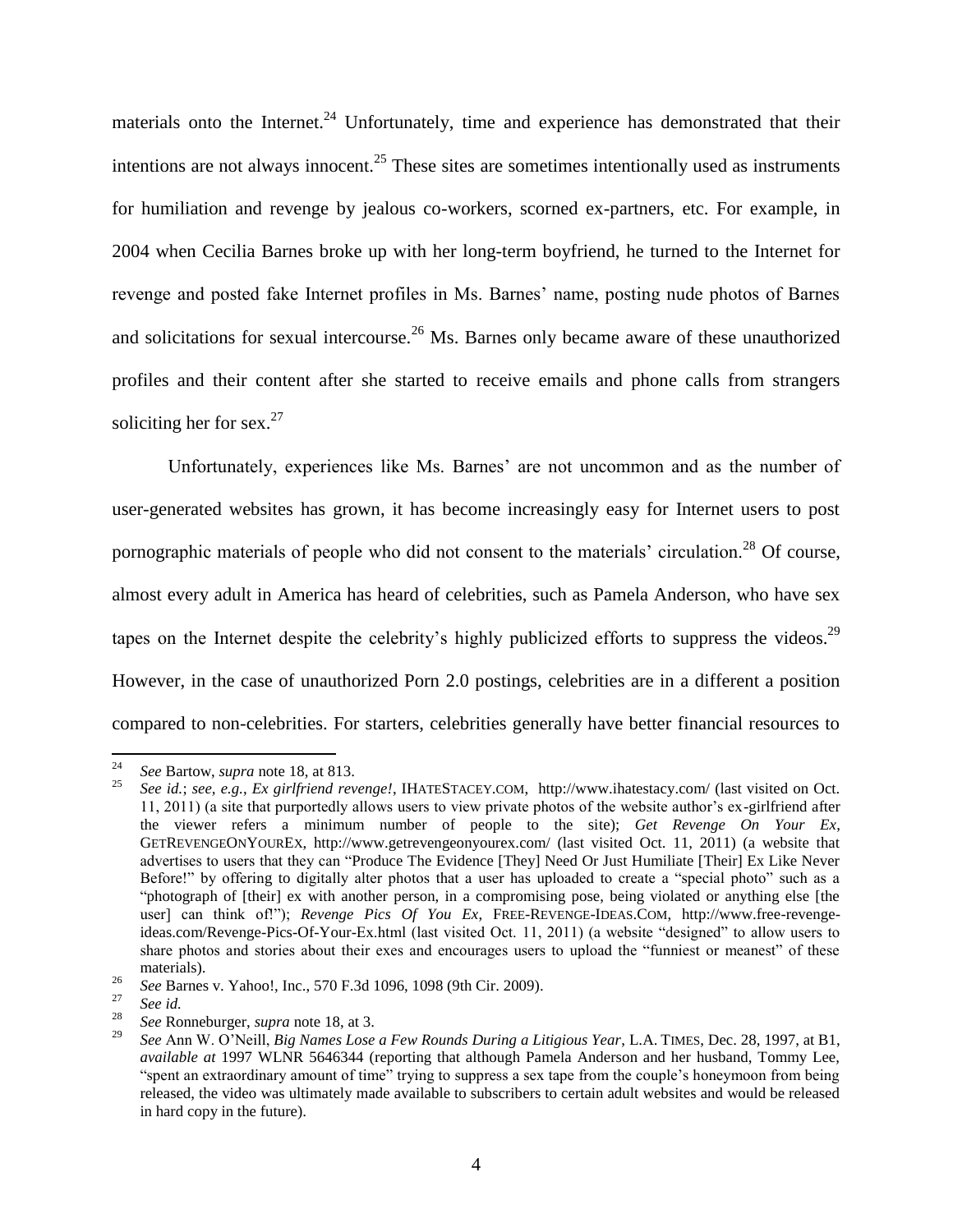fund litigation.<sup>30</sup> Additionally, from a purely economic standpoint, one can question whether celebrities actually suffer any damage as a result of the unauthorized release of their explicit materials.<sup>31</sup> For example, when Paris Hilton and Kim Kardashian's sex tapes were "leaked" to the public, each of these celebrities not only experienced a new level of fame, but they both reportedly cut a deal for a percentage of the proceeds.<sup>32</sup>

In comparison, a non-celebrity is unlikely to experience any benefit – commercial or otherwise – when they become a victim of an unauthorized and explicit posting on the Internet. However, they are very likely to experience the destructive consequences of these sites.<sup>33</sup> The unfortunate reality is that for a victim of Porn 2.0, the potential for recovery is extremely limited, and the road to any recovery at all will be challenging.<sup>34</sup>

## **II. POTENTIAL RECOVERY AGAINST THE POSTING PARTY**

When a person becomes the victim of an unauthorized Porn 2.0 posting, they may be able to bring suit for damages under traditional tort theories such as defamation, invasion of privacy, and intentional infliction of emotional distress.<sup>35</sup> Some courts have already applied these traditional tort theories to redress economic, reputational, or privacy-based injuries arising from

<sup>30</sup> <sup>30</sup> *See* Andrew J. McClurg, *Kiss and Tell: Protecting Intimate Relationship Privacy Through Implied Contracts of Confidentiality*, 74 U. CIN. L. REV. 887, 895 (2006).

<sup>&</sup>lt;sup>31</sup> *Id.* ("[G]iven the value of publicity and the tapes themselves, one might question what harm celebrities suffer from this type of 'embarrassing' disclosure.").

<sup>32</sup> *See* IAN C. BALLON, E-COMMERCE AND INTERNET LAW § 12.07[8][C] (2d ed. 2011), *available at* Westlaw ECOMMINTLAW (stating that the sex tape involving celebrities Kim Kardashian and Ray J was released "amid rumors that the participants had cut a deal for a percentage of the proceeds"); McClurg, *supra* note 30 ("Paris Hilton reportedly cashed in on the sex tape that made her a household name."); *see also* Richard Johnson, *Happy Ending*, N.Y. POST, May 1, 2007, at 12, *available at* 2007 WLNR 8222999 (reporting that Kim Kardashian dropped her lawsuit against Vivid Entertainment over the release of her sex tap with Ray J in exchange for \$5,000,000).

<sup>&</sup>lt;sup>33</sup> *See generally sources cited supra* notes 21-23.<br><sup>34</sup> See generally sources cited *supra* notes 21-23.

<sup>34</sup> *See* discussion *infra* Parts II and III.

<sup>35</sup> *See* discussion *infra* Part II.A-C.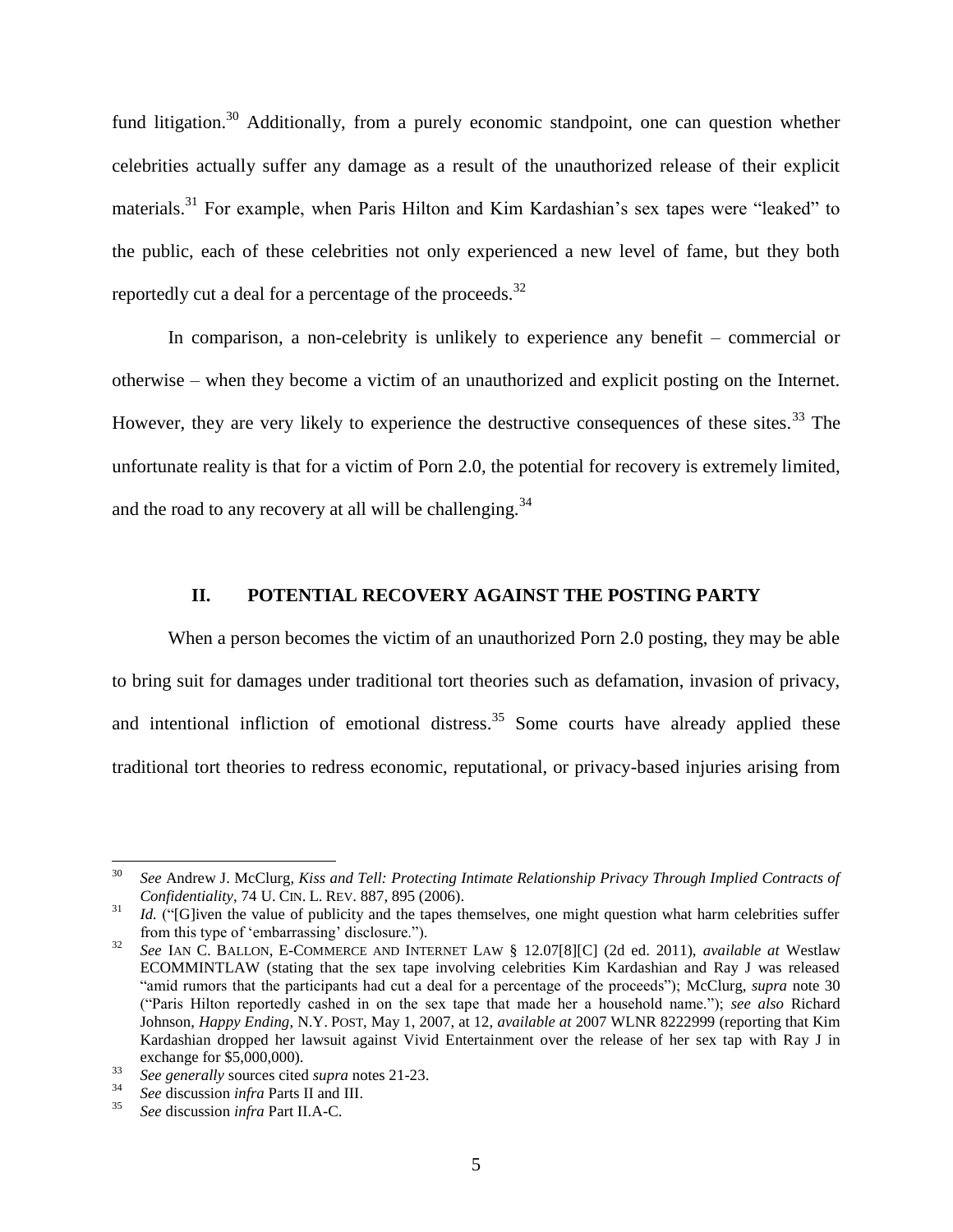conduct on the Internet.<sup>36</sup> However, applying these theories to conduct on the Internet has posed some challenges because cybertorts do not involve the traditional categories of injury covered by tort law "such as automobile accidents, slip and fall mishaps, medical malpractice, or injuries due to dangerously defective products."<sup>37</sup>

Thus, as a threshold matter, it is prudent to recognize some of the general procedural challenges that arise when a Porn 2.0 victim desires to bring an action in tort against his or her primary tortfeasor due to the special context of cybertorts and the general nature of tort law.<sup>38</sup> For example, because tort law is created by state law,  $39$  where a Porn 2.0 victim files suit, and thus which state's law applies to his/her action, will determine whether the victim can even attempt to pursue a particular cause of action.<sup>40</sup> Further, the law applicable to a particular suit will also determine a Porn 2.0 victim's burden of proof because causes of action in tort vary among the states where they are recognized. Lastly, even where a particular cause of action is recognized under the governing law, a Porn 2.0 victim might have difficulty naming the appropriate defendant due to issues of online anonymity and pseudonymity.<sup>41</sup>

When an unauthorized Porn 2.0 posting is made anonymously, a victim of the post may apply to have a court "serve a *subpoena duces tucum* ([or] 'John Doe subpoena') directed to [an] Internet service provider<sup>[]</sup> to unveil the identity of [the] anonymous [poster]."<sup>42</sup> However, generally speaking, "[c]ourts will not issue a *subpoena duces tecum* unless the ISP gives notice

<sup>36</sup> *See* MICHAEL L. RUSTAD, INTERNET LAW IN A NUTSHELL 143 (2009).

<sup>37</sup>  $\frac{37}{38}$  *Id.* 

<sup>38</sup> *See infra* text accompanying notes 39-41.

<sup>39</sup> *See* RESTATEMENT (SECOND) OF TORTS § 5 cmt. a (1977); BALLON, *supra* note 36, at §§ 12.02[1], 37.01.

<sup>40</sup> *See* BALLON, *supra* note 32, at §§ 12.02[1], 37.01.

<sup>41</sup> *See id.* at §§ 1.06[2], 12.02[1]; *see also* RUSTAD, *supra* note 36, at 169 (discussing the difficultly of pursuing online libel suits for anonymous website postings); Ronald J. Mann & Seth R. Belzley, *The Promise of Internet Intermediary Liability*, 47 WM. & MARY L. REV. 239, 268 (2005) ("[T]he relative anonymity the Internet fosters makes remedies against primary malfeasors less effective than in the brick-and-mortar context.").

<sup>42</sup> RUSTAD, *supra* note 36, at 169.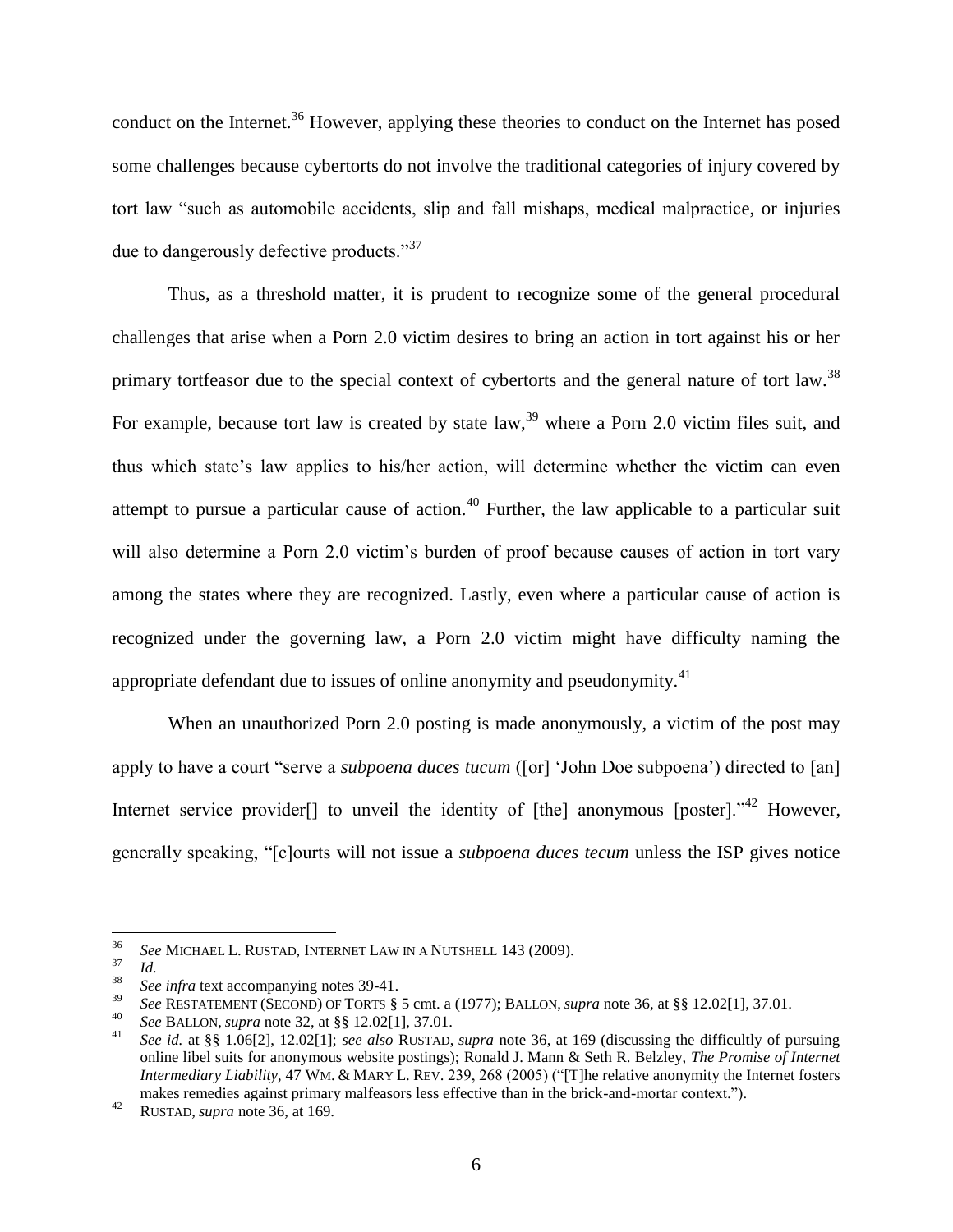to the anonymous speaker and an opportunity to be heard."<sup>43</sup> In effect, this means that a Porn 2.0 victim has to wait to see if a court will order the ISP to unveil the identity of the anonymous poster while the court balances the rights of the anonymous poster against a Porn 2.0 victim's right to vindicate his or her tort rights and remedies.<sup>44</sup> Ultimately, there is no guarantee that a court will find the balance to tip in favor of a Porn 2.0 victim.<sup>45</sup> In one case, the court not only refused to issue a subpoena to compel the anonymous Internet speakers' identities, but also "issued a protective order noting these persons demonstrated intent to remain anonymous by refraining from disclosing their identities with their email addresses."<sup>46</sup>

Assuming that a Porn 2.0 victim is able to overcome these threshold challenges to bringing an action in tort based on conduct in the Internet, they may have a cause of action for defamation, invasion of privacy, and/or intentional infliction of emotional distress. The substance of each of these tort theories, and their potential application in the Porn 2.0 context to a primary tortfeasor – i.e., the person who first posts the explicit content on the Internet - is described in detail below.<sup>47</sup>

#### **A. Defamation:**

Under certain circumstances, a victim of an unauthorized posting on a Porn 2.0 website may successfully pursue a claim of defamation against the party who originally posted the unauthorized content on the Internet.<sup>48</sup> Particularly, this common law tort may be utilized to redress any statements in the unauthorized posting that injured the Porn 2.0 victim's reputation in

<sup>43</sup>  $\frac{43}{44}$  *Id.* 

<sup>&</sup>lt;sup>44</sup> *See id.* at 169-171.

<sup>45</sup> *But see* Felix T. Wu, *Collateral Censorship and the Limits of Intermediary Immunity*, 87 NOTRE DAME L. REV. 101, 108 n.31 (2011) ("Absent specific efforts to hide their IP address, however, users can often be identified through records kept by intermediaries.").

<sup>&</sup>lt;sup>46</sup> *See id.* at 170 (discussing Anderson v. Hale, 2001 WL 503045 (N.D. Ill. 2001)).

<sup>47</sup> *See* discussion *infra* Part II.A-C.

<sup>48</sup> *See* discussion *infra* Part II.A.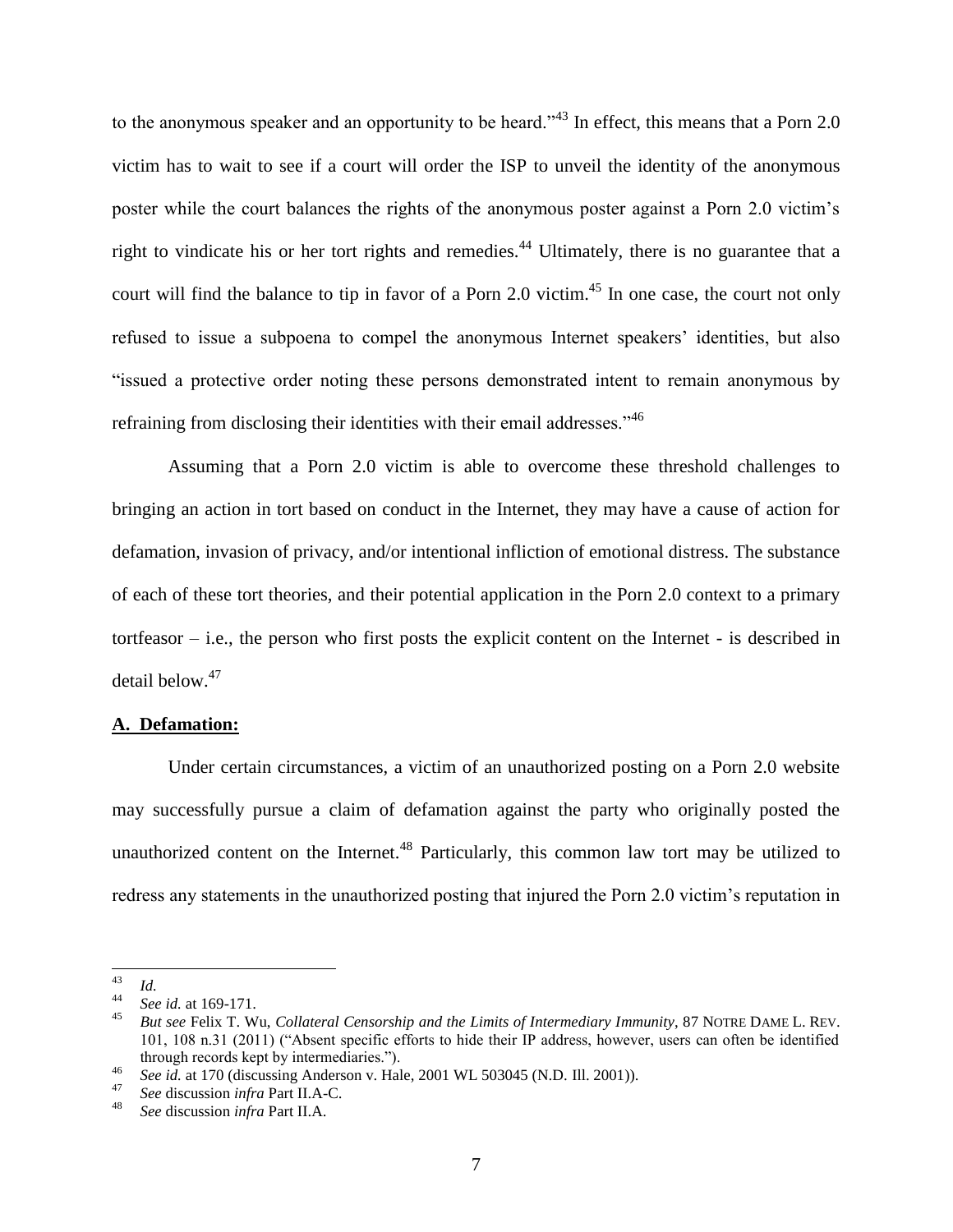the community.<sup>49</sup>

Defamation is defined as "the act of harming the reputation of another by making a false statement to a third person."<sup>50</sup> When such statements are made in a fixed medium – such as the Internet – they are actionable under the defamation tort of libel.<sup>51</sup> Libel generally requires: " $[(1)]$ a false and defamatory statement concerning another; [(2)] an unprivileged publication to a third party; [(3)] fault amounting at least to negligence on the part of the publisher; and [(4)] either actionability of the statement irrespective of special harm or the existence of special harm caused by the publication."<sup>52</sup>

Courts have recognized that certain defamatory statements are so extreme that "special harm" i.e., "loss of something having economic or pecuniary value"<sup>53</sup> – need not be proven by a plaintiff.<sup>54</sup> These extreme statements are considered "*per se* defamatory."<sup>55</sup> "An attack on the integrity and moral character of a [plaintiff] is libelous *per se*." <sup>56</sup> Additionally, courts have held that "[f]alse statements and distorted pictures that disgrace plaintiffs or injure their careers,

<sup>49</sup> <sup>49</sup> RUSTAD, *supra* note 36, at 169.

<sup>&</sup>lt;sup>50</sup> BLACK'S LAW DICTIONARY (9th ed. 2009).<br>
See Wesley Burrell, *LAm He As You Are H* 

<sup>51</sup> *See* Wesley Burrell, *I Am He As You Are He As You Are Me: Being Able to Be Yourself, Protecting the Integrity of Identity Online*, 44 LOY. L.A. L. REV. 705, 717 (2011); *see also* RESTATEMENT (SECOND) OF TORTS § 568(1) (1977) ("Libel consists of the publication of defamatory matter by written or printed words, by its embodiment in physical form or by any other form of communication that has the potentially harmful qualities characteristic of written or printed words.").

<sup>52</sup> RESTATEMENT (SECOND) OF TORTS § 558 (1977). *But see* Carolyn Kelly MacWilliam, Annotation, *Individual and Corporate Liability for Libel and Slander in Electronic Communications, Including E-mail, Internet and Websites*, 3 A.L.R.6TH 153 § 4 (2005) (providing that in an action for electronic defamation, some courts have held that a plaintiff "must make a demand in writing to the party that published a defamatory statement prior to bringing the action").

<sup>53</sup> RESTATEMENT (SECOND) OF TORTS § 569 cmt. b (1977) ("The words 'actionable *per se*' are used . . . to denote the fact that the publication is of such a character as to make the publisher liable for defamation although no special harm results from it, unless the defamatory matter is true or the defamer was privileged to publish it.").

<sup>54</sup> *See id.* at §§ 558, 569 cmt. b.

 $\frac{55}{56}$  *Id.* 

<sup>56</sup> Wilson v. IBP, Inc., 558 N.W.2d 132, 139 (Iowa 1996).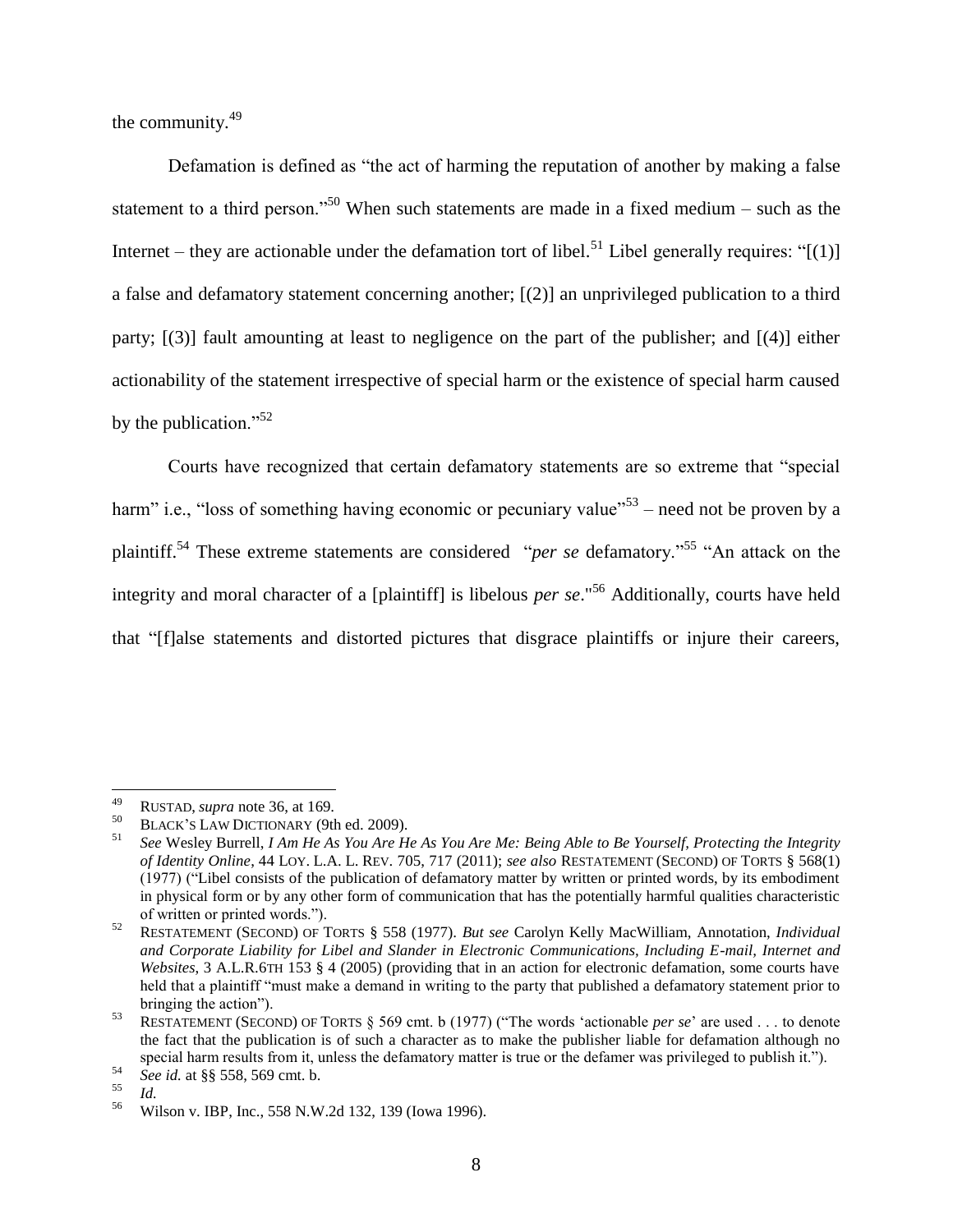constitute defamation *per se*."<sup>57</sup> When a statement is of such a nature that it falls within one of these "established categories of *per se* defamation, 'the law presumes that damages will result, and they need not be alleged or proven."<sup>58</sup> In other words, a defamatory statement that is actionable *per se* may result in liability for defamation even though the plaintiff has not suffered any loss of economic or pecuniary value.<sup>59</sup> Further, where a plaintiff can establish that a defendant's statements are defamatory *per se*, proof of falsity and malice will also be presumed.<sup>60</sup>

In the context of an unauthorized Porn 2.0 posting, this means that a victim of the posting may be able to establish that the challenged posting was libelous *per se* if the content of the posting was altered, or in any way distorted, before it was uploaded onto the internet.<sup>61</sup> For example, *X*, may have a successful libel claim against her ex-boyfriend, *Y*, if *Y* used Photoshop (or any other photo editing program or tools) to alter a photo of *X* and then posted the altered photo on the Internet. If *X* can establish that the altered photo attacked *X*'s integrity and moral character, disgraced *X*, and/or injured *X*'s career, *Y*'s posting of the altered photograph may amount to libel *per se*. <sup>62</sup> As a result, a court would presume that each of the prima facie elements of *X*'s libel claim exist.<sup>63</sup> This is the result that a court found where the defendant had altered a photograph of the plaintiff - to make it appear that the plaintiff intentionally exposed her breasts -

 $57\,$ <sup>57</sup> Danielle Keats Citron, *Cyber Civil Rights*, 89 B.U. L. REV. 61, 87 (2009) (citing cases); *see also Wilson*, 558 N.W.2d at 139 (quoting Lara v. Thomas, 512 N.W.2d 777, 785 (Iowa 1994)) ("In addition, we have recognized that 'slanderous imputations affecting a person in his or her business, trade, profession, or office are also actionable without proof of actual harm.'").

<sup>58</sup> Zherka v. Amicone, 634 F.3d 642, 645 (2d Cir. 2011) (quoting Liberman v. Gelstein*,* 80 N.Y.2d 429, 435 (N.Y. 1992)).

<sup>59</sup> RESTATEMENT (SECOND) OF TORTS  $\S$ § 558, 569 cmt. b (1977).

<sup>60</sup> Kiesau v. Bantz, 686 N.W.2d 164, 175 (Iowa 2004) (citing Vinson v. Linn-Mar Cmty. Sch. Dist., 360 N.W.2d 108, 115-16 (Iowa 1995)) ("In statements that are libelous *per se*, falsity, malice, and injury are presumed and proof of these elements is not necessary.").

<sup>&</sup>lt;sup>61</sup> Citron, *supra* note 57, at 87 (citing cases).

<sup>&</sup>lt;sup>62</sup> *See generally* sources cited *supra* notes 56-57.<br><sup>63</sup> *See Kinggu, 696 N W 2d et 175, 179* 

<sup>63</sup> *See Kiesau*, 686 N.W.2d at 175, 178.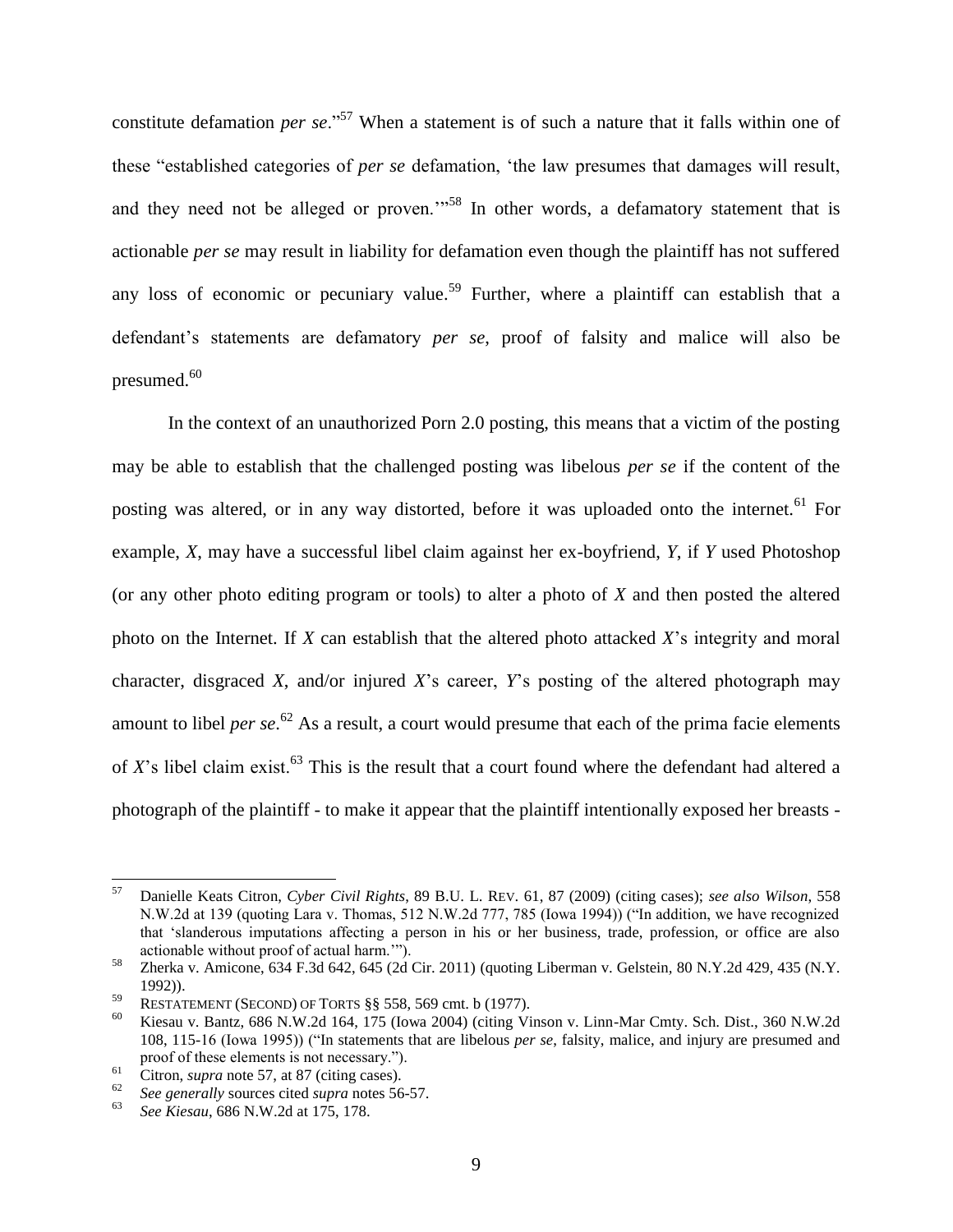and then e-mailed the picture to the plaintiff's colleagues.<sup>64</sup> Once the jury found that the altered photograph of the plaintiff was libelous *per se*, the court acknowledged that the law conclusively presumed the existence of damage to the plaintiff's reputation.<sup>65</sup> Thus, the court proceeded to allow the jury to award the plaintiff damages without requiring that she prove any actual damage to her reputation.<sup>66</sup>

On the other hand, a victim of an unauthorized Porn 2.0 posting will be less likely to succeed on a claim of libel if they cannot establish that the content of the posting has never been altered.<sup>67</sup> In order for a statement to be actionable as defamation, the statement must be both false and defamatory.<sup>68</sup> As the commentary to the RESTATEMENT (SECOND) OF TORTS explains: "There can be no recovery in defamation for a statement of fact that is true, although the statement is made for no good purpose and is inspired by ill will toward the person about whom it is published and is made solely for the purpose of harming him."<sup>69</sup> Thus, no matter how malicious the posting party's motives were, if the content of a Porn 2.0 post has never been altered or distorted, the post will need to have a false caption (or similar description, title, etc.) in order for the post to satisfy the falsity element of defamation.<sup>70</sup>

In sum, because a plaintiff can only recover on a claim of defamation if the offending statements are both false and defamatory, $^{71}$  a Porn 2.0 victim's potential recovery on a claim of defamation is limited. In order for a Porn 2.0 victim to have a viable defamation claim, he or she

<sup>64</sup> <sup>64</sup> *Id.* at 169-70, 178 (upholding the district court's finding of libel *per se* after finding substantial evidence existed to support the jury's finding).

 $\begin{array}{cc} 65 & Id. \\ 66 & 11 \end{array}$ 

 $\frac{66}{67}$  *Id.* 

<sup>67</sup> *See infra* text accompanying notes 68-69.

<sup>68</sup> RESTATEMENT (SECOND) OF TORTS § 581A cmt. a (1977) ("To create liability for defamation there must be publication of matter that is both defamatory and false.").

<sup>&</sup>lt;sup>69</sup> *Id.* (also noting however that "[s]everal states have constitutional or statutory provisions" under which "truth of a defamatory statement of fact is not a defense if the statement is published for 'malicious motives' or if it is not published for 'justifiable ends' or on a matter of public concern").

 $\frac{70}{71}$  *See generally id.* 

See generally id.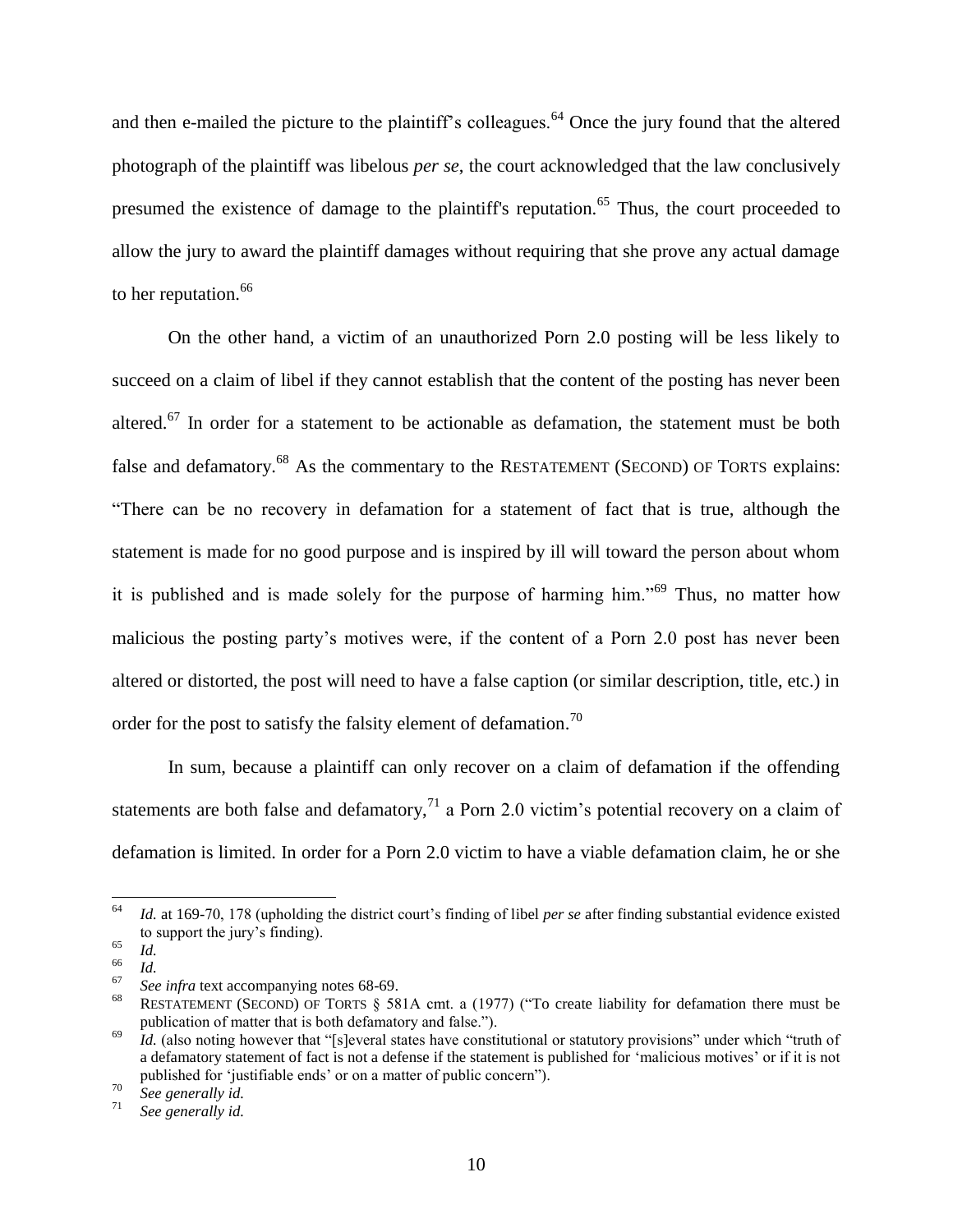will ultimately need to establish that before the offending photo or video was posted onto the Internet, the posting party edited the original content of the post. Without a showing that such content was distorted, altered, etc., the unauthorized post cannot be considered defamatory without being accompanied by some false caption, title, description, etc.<sup>72</sup>

#### **B. Invasions of Privacy:**

In some instances, a victim of an unauthorized Porn 2.0 posting may be able to bring suit alleging an invasion of his or her common law right to privacy.<sup>73</sup> Generally speaking, there are four recognized common law privacy torts,<sup>74</sup> three of which involve claims based on the public disclosure of private information: (1) intrusion upon seclusion, (2) public disclosure of private facts, and (3) publicity which places the plaintiff in a false light.<sup>75</sup> These three potential causes of action are discussed individually below.<sup>76</sup>

#### *1. Intrusion upon Seclusion:*

The tort of unreasonable intrusion concerns invasions of a person's interest in solitude or seclusion.<sup>77</sup> Generally speaking, to establish a cause of action for unreasonable intrusion, a plaintiff must establish: (1) the existence of "an intentional intrusion by the defendant;" (2) that the intrusion was "into a matter which the plaintiff has a right to keep private;" and (3) that the

<sup>72</sup> *See supra* text accompanying notes 67-70.

<sup>73</sup> *See* discussion *infra* Part II.B.

<sup>74</sup> *See* Patricia Sanchez Abril, *"A Simple, Human Measure of Privacy": Public Disclosure of Private Facts in the World of Tiger Woods*, 10 CONN. PUB. INT. L.J. 385, 389 (2011); *see also* RESTATEMENT (SECOND) OF TORTS § 652A (1977).

<sup>75</sup> BALLON, *supra* note 32, at § 12.02[3][A].

<sup>76</sup> *See* discussion *infra* Part.II.B.2. I have chosen not to discuss the substance and potential application of the fourth recognized privacy tort - appropriation of the plaintiff's name or likeness – in this paper because celebrities, which are not the focus of the paper, almost exclusively use this cause of action. *See* McClurg, *supra*  note 30, at 895 (acknowledging that while the right of publicity and appropriation claims are not reserved for celebrities, they are commonly only used by celebrities).

<sup>77</sup> *See* RESTATEMENT (SECOND) OF TORTS § 652B cmt. a (1977) ("The . . . invasion of privacy covered by [intrusion upon seclusion] . . . consists solely of an intentional interference with his interest in solitude or seclusion, either as to his person or as to his private affairs or concerns, of a kind that would be highly offensive to a reasonable man.").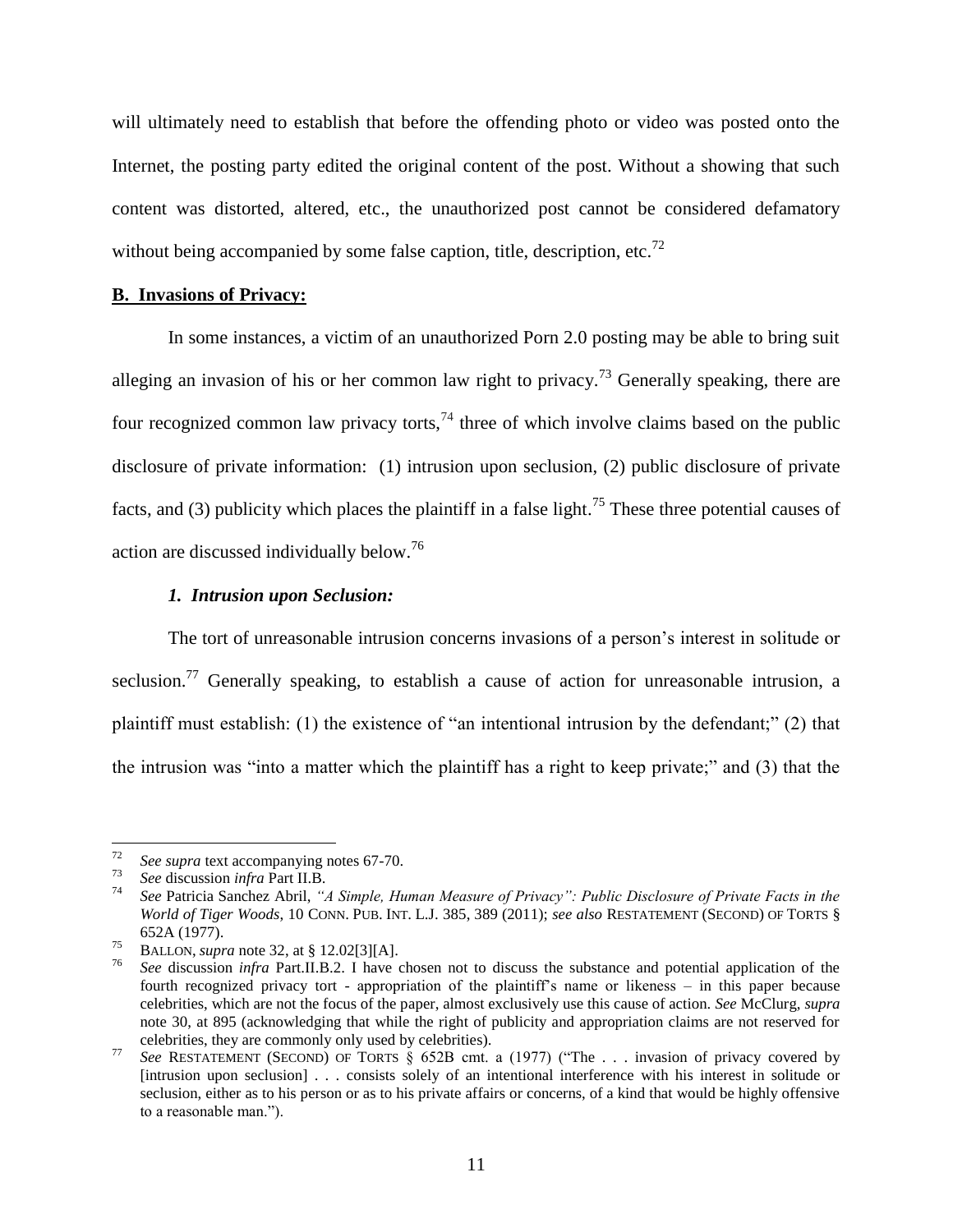intrusion was made "by the use of a method which is objectionable to the reasonable person."<sup>78</sup> Thus, whether an unreasonable intrusion claim can be sustained, depends on the particular circumstances of the case, including whether the defendant acted intentionally, whether the alleged conduct constitutes an intrusion, and whether the plaintiff had a reasonable expectation of privacy in the space allegedly intruded by the defendant.<sup>79</sup>

One context in which a plaintiff may have a viable claim for unreasonable intrusion is where the alleged tortfeasor took photos or videos of the plaintiff – without the plaintiff's knowledge or consent - while the plaintiff was alone in their bedroom or bathroom.<sup>80</sup> Courts have routinely held that individuals have a reasonable expectation of privacy when they are alone in these private areas.<sup>81</sup> Thus, for example, if *A* installs a hidden video camera in *B*'s shower and records *B* while she is taking a shower, *A* has intentionally intruded *B*'s privacy. Under these facts, *A* may be subject to liability to *B* for tortuous intrusion, regardless of the content of the videotape,  $82$  and regardless of whether *A* later publishes the videotape.<sup>83</sup> Instead, *A*'s potential liability results from his act of recording of *B*, without her knowledge or consent, despite *B*'s

 $^{78}$  62A AM. JUR. 2D *PRIVACY* § 39 (2011) (citing cases).

<sup>79</sup> *See generally id.*

<sup>80</sup> *See generally In re* Marriage of Tigges, 758 N.W.2d 824, 827 (Iowa 2008) (finding that the respondent wife "had a reasonable expectation that her activities in the bedroom of the home were private when she was alone in that room"); State v. Perez, 779 N.W.2d 105, 111 (Minn. Ct. App.) (finding that the "[defendant]'s wife had a reasonable expectation of privacy from being surreptitiously videotaped by him while she was alone in their shared bathroom."), *review denied*, A09-704, 2010 Minn. LEXIS 327 (Minn. June 15, 2010); Clayton v. Richards, 47 S.W.3d 149, 155 (Tex. App. 2001) ("When a person goes into the privacy of the bedroom, he or she has a right to the expectation of privacy in his or her seclusion.").

<sup>&</sup>lt;sup>81</sup> *See* cases cited *supra* note 80.

<sup>82</sup> *See Tigges*, 758 N.W.2d at 830 ("The intentional, intrusive, and wrongful nature of [the defendant]'s conduct is not excused by the fact that the surreptitious taping recorded no scurrilous or compromising behavior.").

<sup>83</sup> RESTATEMENT (SECOND) OF TORTS § 652B cmt. a (1977); *see also Tiggs*, 758 N.W.2d at 830 ("[The Plaintiff] had no burden to prove the videotape was published to a third party without her consent."); *Clayton*, 47 S.W.3d at 156 ("The fact that no later exposure occurs does not negate that potential and permit willful intrusion by such technological means into one's personal life in one's bedroom.").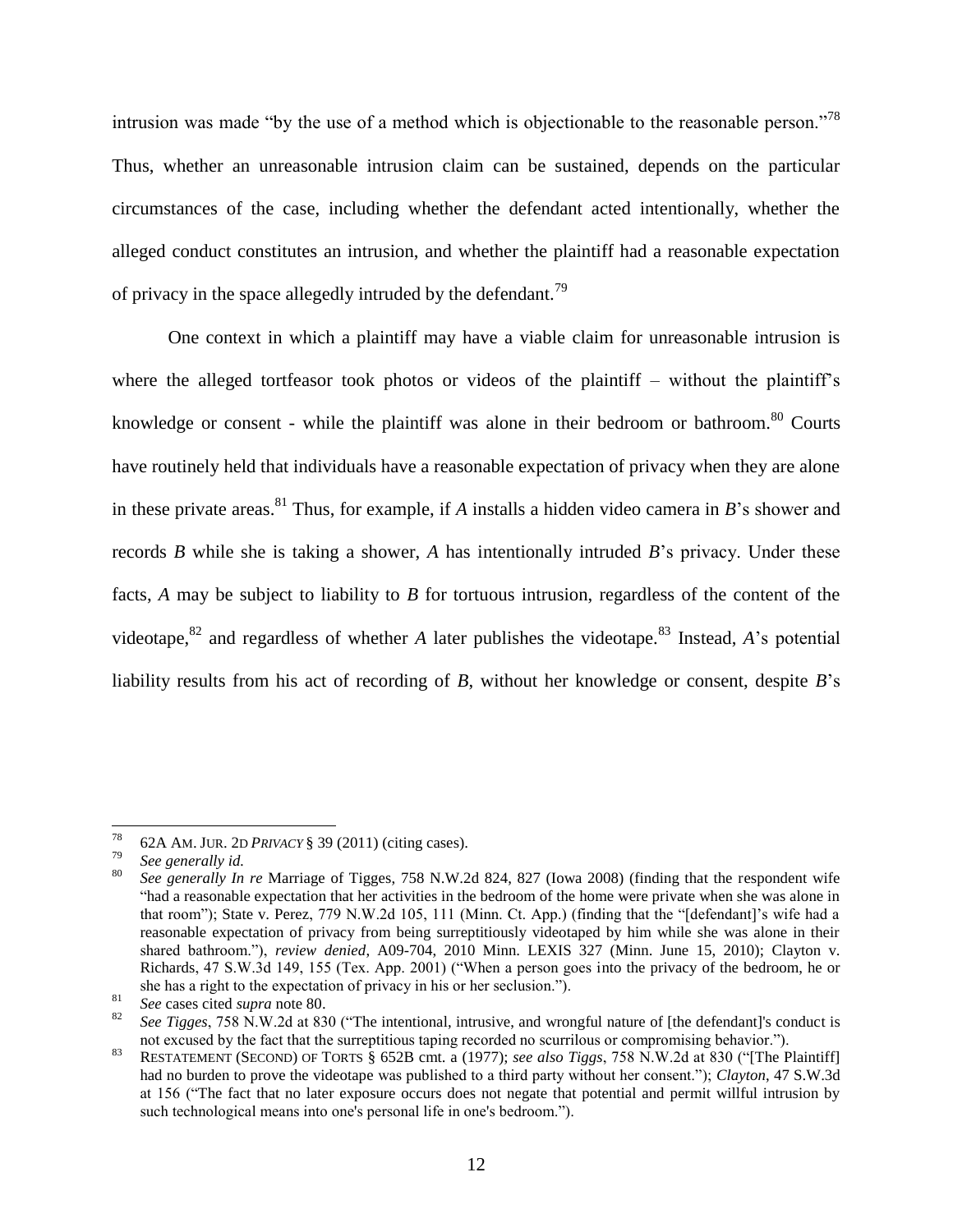reasonable expectation of privacy under the circumstances.<sup>84</sup>

Consequently, in the context of a Porn 2.0 victim, where the content of the unauthorized posting was recorded without the victim's knowledge or consent, the victim may have a viable claim for unreasonable intrusion.<sup>85</sup> A Porn 2.0 victim may also have a viable claim for unreasonable intrusion where the alleged tortfeasor obtained the content of the posting through the unauthorized access of the victim's computer,  $86$  or email.  $87$  For example, in 2010, two students at Rutgers University in Piscataway, New Jersey, Dharun Ravi and Molly Wei, were charged with multiple counts of invasion of privacy for secretly placing a camera in another student's dormitory room and later transmitting the encounter on the Internet.<sup>88</sup> The day after the content was streamed over the Internet, the other student, Tyler Clementi, jumped to his death from the George Washington Bridge.<sup>89</sup> Wei has already entered into a plea deal that dropped the two counts of invasion of privacy against her in exchange for her testimony against Ravi, Clementi's roommate and the person who allegedly set up the online video.<sup>90</sup> However, a New Jersey Superior Court Judge, Judge Glenn Berman, has already denied Ravi's motion to dismiss the charges in his indictment.<sup>91</sup> Whether Ravi will be found guilty for invasion of privacy is still

<sup>84</sup> *See Tiggs*, 758 N.W.2d at 830 ("The wrongfulness of the [defendant's] conduct springs not from the specific nature of the recorded activities, but instead from the fact that [the plaintiff]'s activities were recorded without her knowledge and consent at a time and place and under circumstances in which she had a reasonable expectation of privacy.").

 $^{85}$  *See supra* notes 80, 82-84 and accompanying text.

<sup>86</sup> *See* BALLON, *supra* note 32, at § 12.02[3][B].

<sup>87</sup> RUSTAD, *supra* note 36, at 174.

Press Release, Middlesex County Prosecutor's Office, Two Rutgers students charged with invasion of privacy (Sept. 28, 2011), http://www.co.middlesex.nj.us/prosecutor/PressRelease/ (follow "Two Rutgers students charged with invasion of privacy" hyperlink).

<sup>89</sup> Winnie Hu, *Legal Debate Swirls Over Charges in a Student's Suicide*, N.Y. TIMES, Oct. 2, 2010, at A15, *available at* 2010 WLNR 19567582.

<sup>90</sup> Henrick Karoliszyn & Larry McShane, *Tyler Clementi's parents give woman accused of driving son to suicide a break*, N.Y. DAILY NEWS, May 6, 2011, at 10, *available at* 2011 WLNR 9105870.

<sup>91</sup> Sue Epstein, *Tyler Clementi suicide case: Defense attorneys appeal ruling that blocked review of personal writings*, THE STAR-LEDGER, Nov. 22, 2011, at 17, *available at* 2011 WLNR 24288511.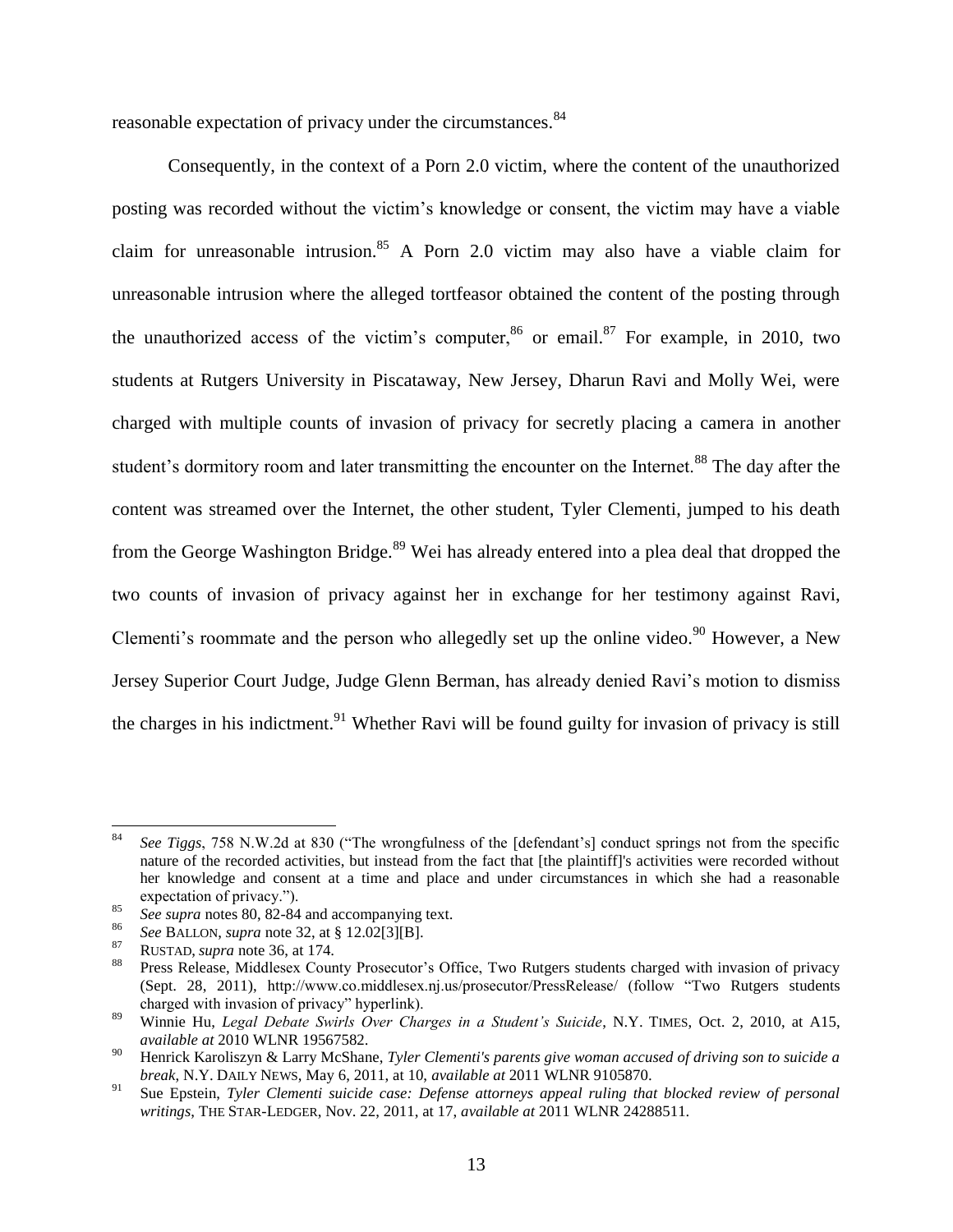to be determined and a trial date has been scheduled for February  $2012^{92}$  In the mean time, an appeals court has tentatively agreed to listen to arguments from Ravi's attorneys as to why it should overturn Judge Berman's decision not to dismiss the indictment.<sup>93</sup> If Ravi is ultimately found guilty of invasion of Clementi's privacy, however, the maximum sentence that could be imposed is five years.<sup>94</sup>

Of course, whether the content of an unauthorized posting was recorded without the victim's knowledge or consent, and/or through the unauthorized access of the victim's computer, a Porn 2.0 victim's potential recovery is not premised on the fact that the posting party uploaded certain content onto the Internet.<sup>95</sup> Instead, whether a Porn 2.0 victim will be will be able to sustain a cause of action for unreasonable intrusion ultimately depends on the circumstances under which the alleged tortfeasor obtained the content of his or her posting.<sup>96</sup> Nonetheless, since a Porn 2.0 victim's potential recovery is generally limited, under the proper facts, a Porn 2.0 victim may utilize this theory to recover tort damages from the posting party.

#### *2. Public Disclosure of Private Facts:*

On its face, the tort of public disclosure of private facts – which is implicated when private and highly offensive information is publicly disclosed without authorization<sup>97</sup> - is a perfect cause of action to remedy a victim of an unauthorized Porn 2.0 posting.<sup>98</sup> The public disclosure tort requires: (1) a public disclosure, (2) that the facts disclosed were private, (3) that the facts disclosed would be highly offensive and objectionable to a reasonable person, and (4)

<sup>92</sup>  $\frac{92}{93}$  *Id.* 

 $\frac{93}{94}$  *Id.* 

<sup>94</sup> Elizabeth M. Jaffe, *Cyberbullies Beware: Reconsidering Vosburg v. Putney in the Internet Age*, 5 CHARLESTON L. REV. 379, 383 (2011) ("The cyberbullies, Ravi and Wei, were both charged by the New Jersey District Attorney's Office with invasion of privacy; however, under New Jersey law, 'the most serious charges carry [only] a maximum sentence of five years.'").

<sup>95</sup> *See supra* note 83 and accompanying text.

<sup>&</sup>lt;sup>96</sup> *See supra* text accompanying notes 78-80.

<sup>97</sup> *See* Abril, *supra* note 74, at 390.

<sup>98</sup> *See generally* McClurg, *supra* note 30, at 887, 887-88, 897-99.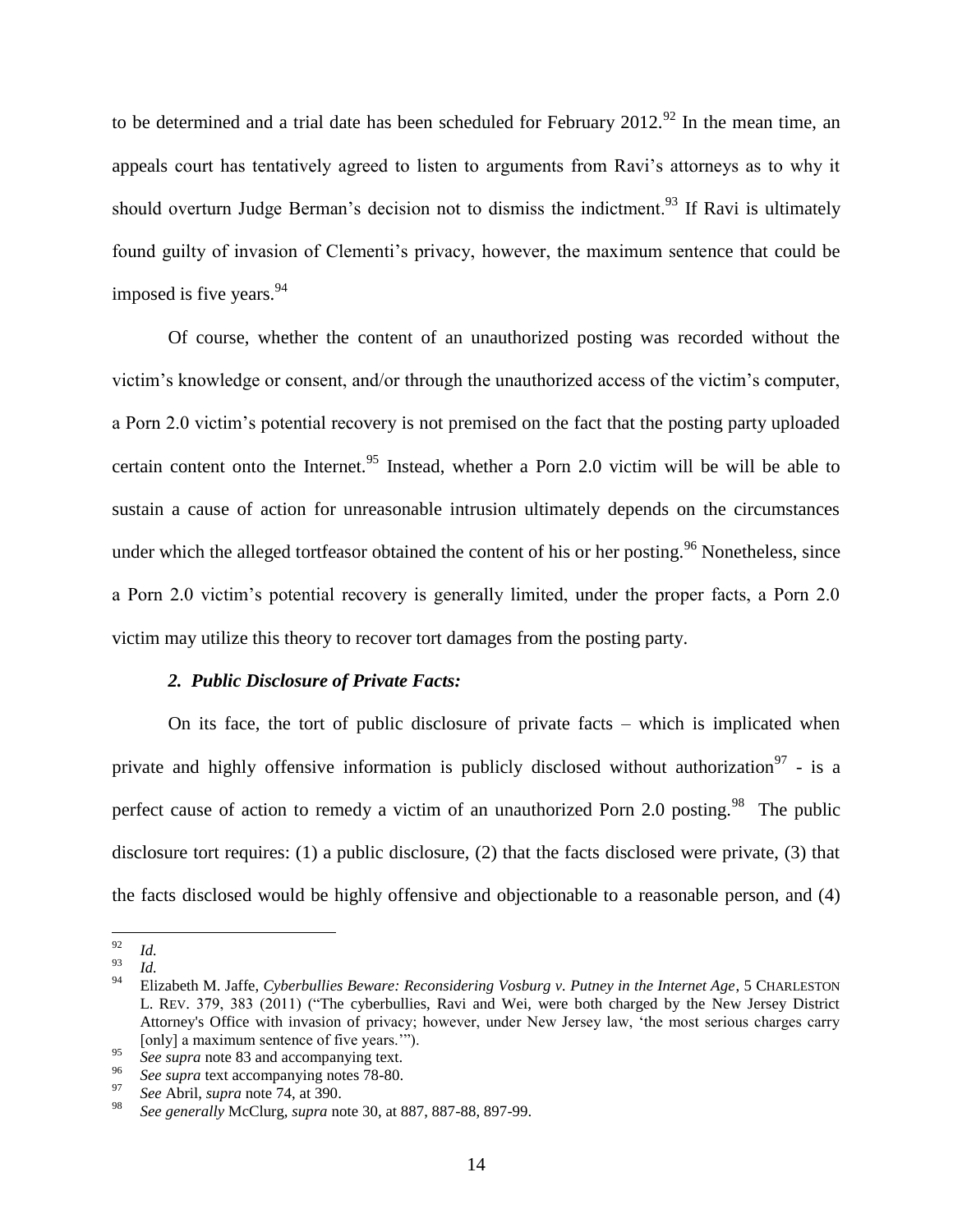that the facts disclosed were not of legitimate public concern.<sup>99</sup> A victim of an unauthorized Porn 2.0 posting could more than likely establish the first three of these elements.<sup>100</sup> Uploading content onto the Internet would unquestionably constitute a public disclosure, and the sexual nature of the content undoubtedly constitutes a set of private facts the disclosure of which would be objectionable to a reasonable person.<sup>101</sup>

However, a Porn 2.0 victim may be unable to find relief in the public disclosure tort due to the fourth element that a plaintiff must prove: the fact that the information disclosed was not newsworthy or of public concern.<sup>102</sup> The challenge that this fourth element presents is rooted in the Supreme Court's strict interpretations of the First Amendment to the United States Constitution. The First Amendment "generally bars the government from controlling the communication of information (either by direct regulation or through the authorization of private lawsuits), whether the communication is 'fair' or not."<sup>103</sup> Thus, if information about an individual, albeit its private nature, is determined to be "in the public interest," disclosure of such information may not actionable, because the First Amendment grants the public the "right to know" about such information.<sup>104</sup>

While the Supreme Court has never drawn a bright-line rule that a state can never punish

<sup>99</sup> <sup>99</sup> *See* Michaels v. Internet Entm't Grp., Inc., 5 F. Supp. 2d 823, 839 (C.D. Ca. 1998). *See generally* RESTATEMENT (SECOND) OF TORTS § 652D (1977).

<sup>100</sup> *See infra* note 101 and accompanying text.<br><sup>101</sup> It should be noted that accompanying text.

It should be noted that once such content has been uploaded onto the Internet, naturally the content is no longer considered "private," and thus any further postings of such content would not be actionable under the tort of public disclosure. *Compare Michaels*, 5 F. Supp. 2d at 840-41 (holding that the plaintiff celebrity couple had a right of privacy that extended to their sexual activities despite the fact that one of them was previously depicted in a widely distributed sex-tape with a third-party to the action), *with* Lee v. Penthouse Int'l, Ltd., No. CV96 7069SVW (JGX), 1997 WL 33384309, at \*6-7 (C.D. Cal. Mar. 19, 1997) (finding that the plaintiff celebrity couple's explicit photographs were no longer private facts because the same photographs had previously been published).

<sup>102</sup> *See generally* Abril, *supra* note 74, at 390; McClurg, *supra* note 30, at 888 ("In practice, however, this claim, known as the tort of 'public disclosure of private facts,' offers only a slight chance of recovery by plaintiffs.").

<sup>103</sup> Eugene Volokh, *Freedom of Speech and Information Privacy: The Troubling Implications of A Right to Stop People from Speaking About You*, 52 STAN. L. REV. 1049, 1051 (2000) (footnote omitted). *See generally* U.S. CONST. amend. I.

<sup>104</sup> BALLON, *supra* note 32, at § 12.05[4][B][i].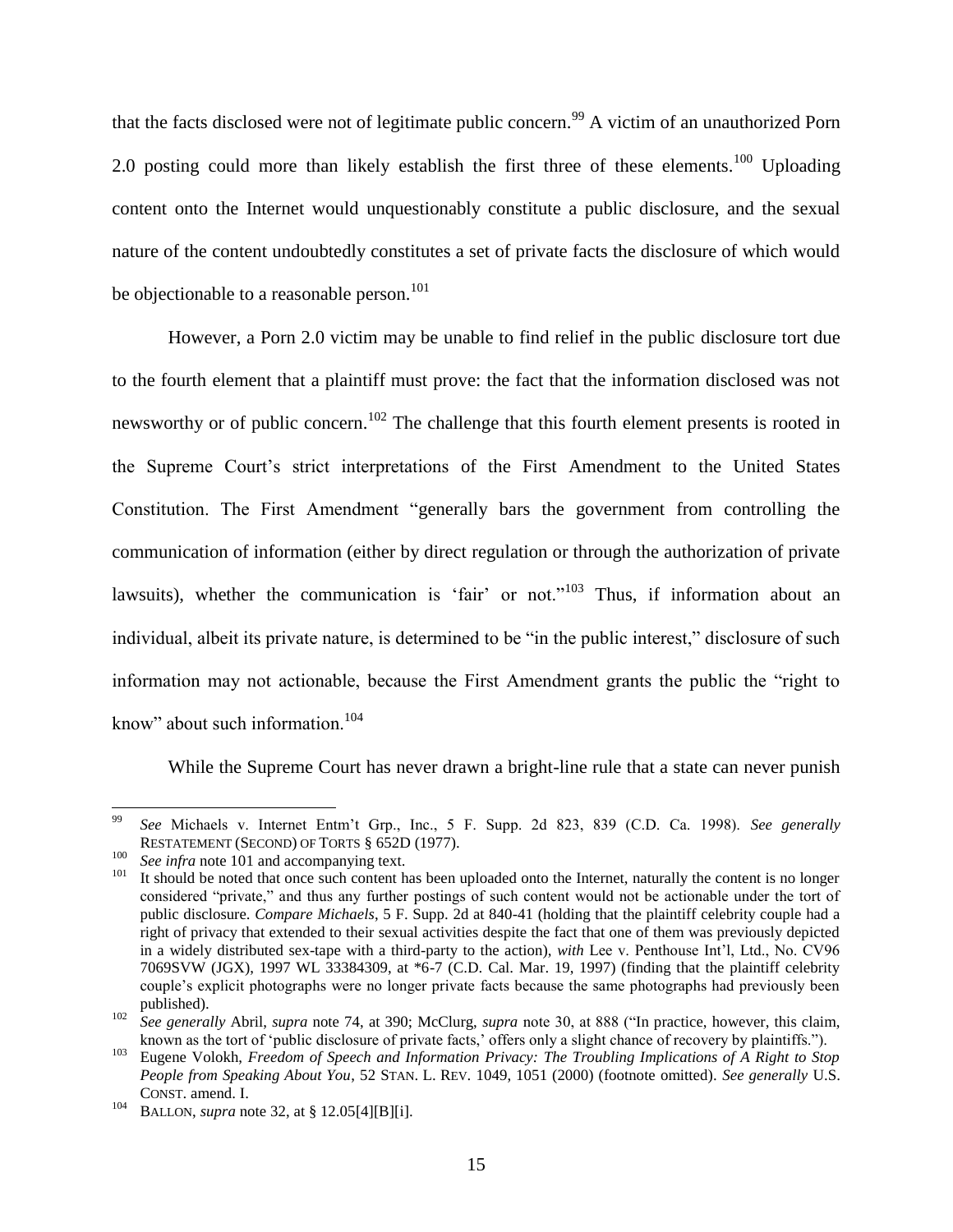truthful speech, $105$  the Court has adopted an extremely demanding standard for when a state can punish truthful speech.<sup>106</sup> The Supreme Court announced in *Smith v. Daily Mail Publishing*   $Co.$ <sup>107</sup> and has since affirmed, that "if a newspaper lawfully obtains truthful information about a matter of public significance then state officials may not constitutionally punish publication of the information, absent a need to further a state interest of the highest order."<sup>108</sup> Courts have struggled to apply this standard, $109$  and scholars have argued that in effect, the Court may have left the public disclosure tort unconstitutional under the First Amendment.<sup>110</sup>

In sum, in the context of an unauthorized Porn 2.0 posting, a victim may choose to bring suit against the party who posted the unauthorized content under a theory that the posting party publicly disclosed the victim's private information. However, like any other plaintiff seeking to bring a public disclosure claim, a Porn 2.0 victim will bear a heavy burden in light of the onerous standard that the Supreme Court has announced in light of the First Amendment.<sup>111</sup> However, ultimately, it seems that non-celebrities explicit materials should not, and could not, qualify as matters of public concern even under the Court's *Daily Mail* standard.

#### *3. Showing Plaintiff in a False Light*

The tort of false light invasion of privacy protects a person's interest "in not being made

 $105\,$ <sup>105</sup> *See* Florida Star v. B.F.J., 491 U.S. 524, 533 (1989) ("Nor need we accept appellant's invitation to hold broadly that truthful publication may never be punished consistent with the First Amendment.").

<sup>&</sup>lt;sup>106</sup> *See infra* notes 107-108 and accompanying text.<br><sup>107</sup> - 442 U.S. 07 (1070).

 $^{107}$  443 U.S. 97 (1979).

<sup>108</sup> *Florida Star*, 491 U.S. at 533 (alteration in original) (quoting *Daily Mail*, 443 U.S. at 103).

<sup>109</sup> *See* Abril, *supra* note 74, at 393 ("Subsequent courts have struggled with the contours of 'public significance,' 'public concern,' and 'newsworthiness,' particularly in the context of celebrities. A judgment of the legitimacy and social value of information is often circular, as it can be determined by the market's demand and curiosity regarding the subject at hand.").

<sup>110</sup> *See* McClurg, *supra* note 30, at 888 ("Given the current state of the law, it is quite possible that the public disclosure tort is 'unconstitutional' under the First Amendment.").

<sup>111</sup> *See supra* notes 105-110 and accompanying text.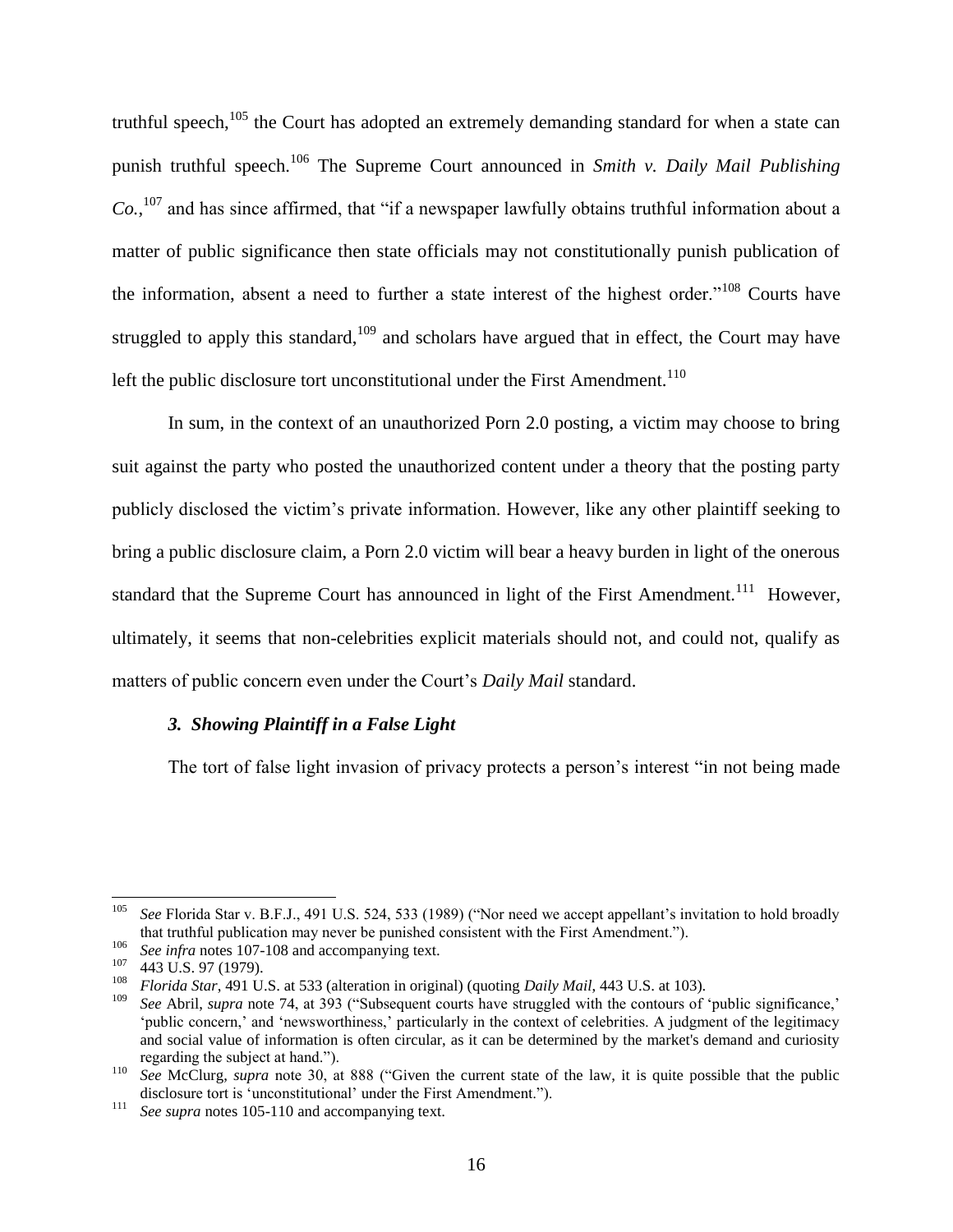to appear before the public in an objectionable false light or false position."<sup>112</sup> In order for the publicity given to the plaintiff to be considered "objectionable," the publicity must be highly offensive to a reasonable person.<sup>113</sup> Thus, a false light cause of action only arises "when the defendant knows that the plaintiff, as a reasonable [person], would be justified in the eyes of the community in feeling seriously offended and aggrieved by the publicity."<sup>114</sup>

In practice, there are four elements to a false light claim: (1) a false representation; (2) the representation gave "publicity" to the allegedly false matter; (3) the matter disseminated has a high degree of offensiveness; and (4) actual malice.<sup>115</sup> Thus, as a threshold matter, in order for a representation to be actionable under a theory of false light invasion, the representation must be false.<sup>116</sup> In the context of a Porn 2.0 victim, satisfying this threshold element may be challenging. Like a Porn 2.0 victim who seeks to establish a claim of defamation, a victim seeking to establish a false light invasion claim will need to prove that the content of the unauthorized posting was altered or distorted (or that any text accompanying the content is false). However, at the same time, a Porn 2.0 victim will only be able to recover under a false light theory if the victim can prove that despite the falsity of the challenged posting, the public is aware that he or she is the particular individual that is falsely depicted in the posting.<sup>117</sup>

#### **C. Intentional Infliction of Emotional Harm:**

Finally, when an unauthorized Porn 2.0 posting is made to intentionally cause the non-

 $\overline{\phantom{a}}$ <sup>112</sup> RESTATEMENT (SECOND) OF TORTS § 652E cmt. b (1977); *see also* Zacchini v. Scripps-Howard Broad. Co., 433 U.S. 562, 573 (1977) (citing William L. Prosser, *Privacy*, 48 CALIF. L. REV. 383, 400 (1960)) ("'The interest protected' in permitting recovery for placing the plaintiff in a false light 'is clearly that of reputation.'").

<sup>113</sup> RESTATEMENT (SECOND) OF TORTS § 652E cmt. c (1977).

 $\frac{114}{115}$  *Id.* 

<sup>115</sup> *See* Russell G. Donaldson, Annotation, *False light invasion of privacy -- cognizability and elements*, 57 A.L.R.4TH 22, § 2[a] (1987).

<sup>116</sup> *See* Veilleux v. Nat'l Broad. Co., 206 F.3d 92, 134 (1st Cir. 2000); Levesque v. Doocy, 557 F. Supp. 2d 157, 164 (D. Me. 2008) ("Only statements that are provable as false are actionable under defamation or false light invasion of privacy."); State v. Carpenter, 171 P.3d 41, 53 (Alaska 2007) ("Because opinions cannot be proved false, they cannot give rise to false light liability.").

<sup>&</sup>lt;sup>117</sup> Donaldson, *supra* note 115, at § 22.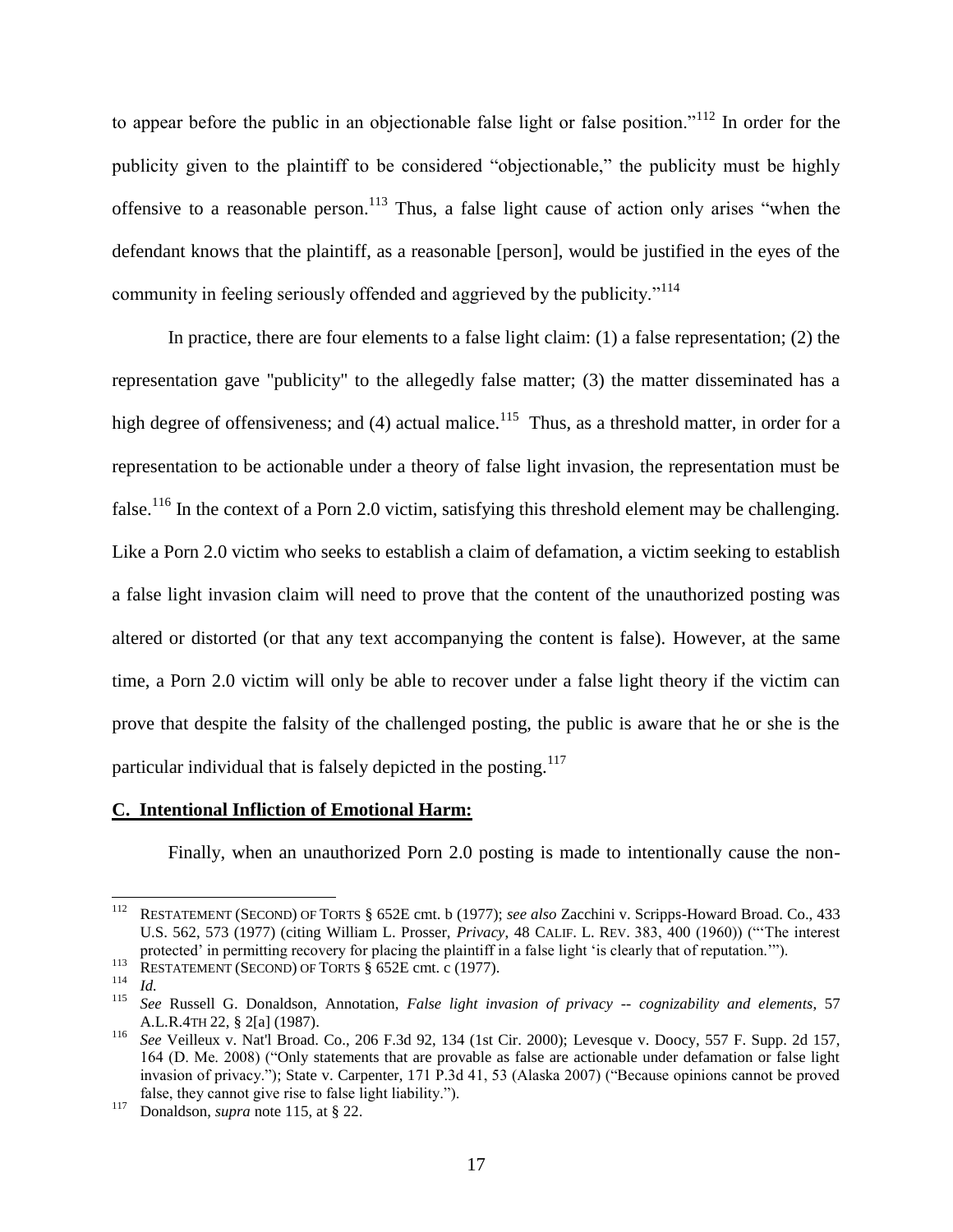consenting participant to suffer emotional distress, such distress may form a basis for the victim to recover tort damages from the posting party.<sup>118</sup> Generally speaking, an individual is subject to tort liability for the severe emotional distress that they intentionally or recklessly cause to another though their "extreme and outrageous conduct."<sup>119</sup> Thus, in order to establish a cause of action for the intentional infliction of emotional distress, a plaintiff must establish that: "(1) the defendant . . . acted intentionally or with reckless disregard of the consequences; (2) the defendant's conduct . . . [was] extreme or outrageous; (3) [they] . . . suffered severe emotional distress; and (4) the defendant's conduct  $\dots$  [was] the cause of such emotional distress."<sup>120</sup>

Courts have only found liability for intentional infliction of emotional harm when the alleged conduct "produces distress so severe that no reasonable man could be expected to endure it, and which itself is so outrageous in character, and so extreme in degree, as to go beyond all possible bounds of decency, and to be regarded as atrocious, and utterly intolerable in a civilized community."<sup>121</sup> In the general context of the Internet, courts have found conduct amounting to this demanding standard when plaintiffs have alleged "[v]arious types of online harassment . . . including threats of violence, the publication of a victim's sensitive information, and disparaging racial remarks."<sup>122</sup>

In light of the popularity<sup>123</sup> and the potentially severe consequences of Porn 2.0 websites, $124$  it is certainly plausible that that under the proper facts, a court may find that a

<sup>118</sup> Note that in most jurisdictions, even if a victim's severe emotional distress was not inflicted intentionally or recklessly, the victim may be able to recovery for the negligent infliction of their emotional harm. *See* RESTATEMENT (SECOND) OF TORTS § 313 (1965).

<sup>&</sup>lt;sup>119</sup> *Id.* at § 46(1).

<sup>120</sup> Jay M. Zitter, Annotation, *Claims for Vicarious and Individual Liability for Infliction of Emotional Distress Derived from Use of Internet and Electronic Communications*, 30 A.L.R.6TH 241, § 2 (2008).

<sup>121</sup> Snyder v. Phelps, 131 S. Ct. 1207, 1221 (2011) (internal quotation marks omitted); *see* RESTATEMENT (SECOND) OF TORTS § 46 cmt. d (1965).

<sup>122</sup> Citron, *supra* note 57, at 88 (citing cases).<br><sup>123</sup> Citron, *supra* note 57, at 88 (citing cases).

 $\frac{123}{124}$  *See supra* note 20.

See *supra* notes 21-23 and accompanying text.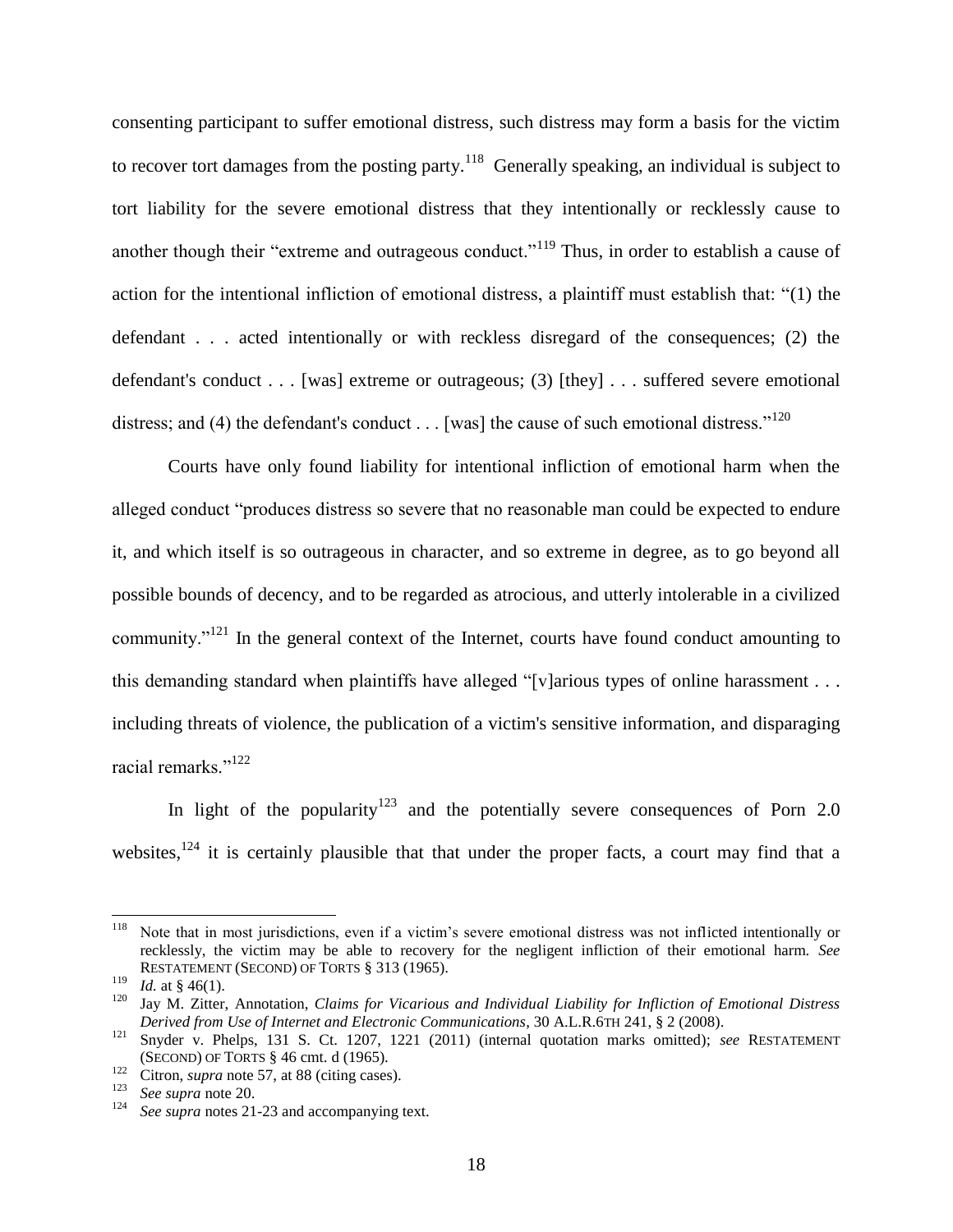scorned co-worker or ex-lover who posts explicit photos or videos of another on the Internet, is liable for the emotional distress they may cause as a result. However, whether a Porn 2.0 victim suffers distress so severe as to make it actionable, will ultimately depend on the circumstances surrounding the particular unauthorized posting including the outrageousness surrounding the unauthorized posting. $^{125}$ 

#### **D. Conclusion:**

A victim of an unauthorized Porn 2.0 posting may seek to recover tort damages from the party who first posted the content on the Internet through traditional tort claims of defamation, invasion of privacy, and intentional infliction of emotional distress.<sup>126</sup> However, a victim who chooses to bring such claims will undoubtedly face various procedural and substantive challenges including questions of the cognizability of a particular tort claim under state law,  $127$ the potential inability to identify a primary tortfeasor who has posted anonymously,  $128$  and/or demonstrating a heavy burden of proof.<sup>129</sup>

Even if a Porn 2.0 victim is ultimately successful in bringing a tort action against their primary tortfeasor, the monetary amount of their recovery will likely be unable to compensate the victim for the damages that they have sustained.<sup>130</sup> Further, any recovery that a Porn 2.0 victim may receive from the posting party, will do nothing to remedy the root of plaintiff's damages: the unauthorized posting will still be available for anyone who logs onto the Internet to see.

<sup>125</sup> <sup>125</sup> *See supra* text accompanying note 121.

<sup>126</sup> *See* discussion *supra* Part II.A-C.

<sup>&</sup>lt;sup>127</sup> *See supra* notes 40-41 and accompanying text.<br><sup>128</sup> See supra potes 42.47 and accompanying text.

<sup>&</sup>lt;sup>128</sup> *See supra* notes 42-47 and accompanying text.

<sup>&</sup>lt;sup>129</sup> *See* discussion *supra* Part II.A-C.<br><sup>130</sup> See Ponnoburgor, supra note 18

<sup>130</sup> *See* Ronneburger, *supra* note 18, at 3.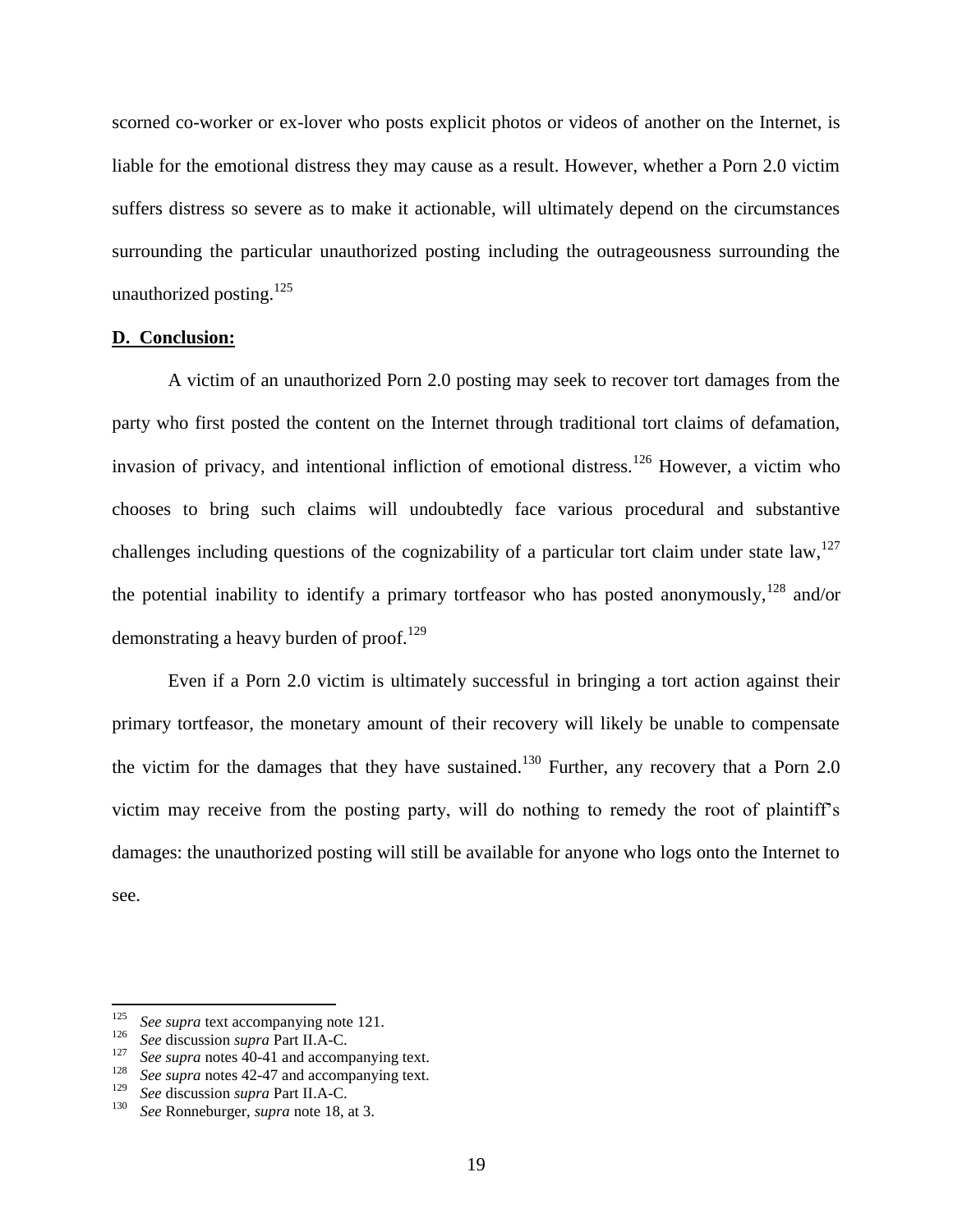## **III. POTENTIAL RECOVERY AGAINST INTERNET SERVICE PROVIDERS**

Theoretically, an Internet Service Provider ("ISP")<sup>131</sup> is in a better position to remedy a victim of an unauthorized Porn 2.0 positing than the party who originally posted the content on the Internet. Generally speaking, advances in information technology have made it increasingly cost effective for these intermediaries to monitor the activities of those who use their networks more closely.<sup>132</sup>

When an individual discovers that he or she is the victim of an unauthorized Porn 2.0 posting, understandably, one of the individual's foremost concerns is the immediate removal of the posting from the Internet. But notably, an ISP is capable of preventing, from the onset, the distribution of the unauthorized content on a website that the ISP hosts. For example, when a user uploads content for distribution through a Porn 2.0 website, the ISP for the site could simply require verified consent from all participants in the photo/video before the content can be made available for other users to see. However, if unauthorized content does end up on Porn 2.0 site, the ISP who hosts the site can prevent the content from further dissemination on the Internet in ways that the posting party cannot.<sup>133</sup> For example, an ISP could refuse to send the packets of information containing the unauthorized content, it could delete the content completely, or the ISP could edit the photo or video (and any captions) so that the non-consenting participant is no longer recognizable.<sup>134</sup> Moreover, unlike an Internet user, an ISP can easily be identified and it has the resources to pay money damages and thereby compensate Porn 2.0 victims for harm that they have suffered as a result of an unauthorized Porn 2.0 posting.<sup>135</sup>

<sup>131</sup> For the remainder of this paper, I use the term "ISP" to broadly refer to those "interactive computer services" that are potentially immune under § 230. *See supra* text accompanying notes 138-41.

 $\frac{132}{132}$  Mann & Belzley, *supra* note 41, at 268.

<sup>&</sup>lt;sup>133</sup> Wu, *supra* note 45, at 107.

<sup>&</sup>lt;sup>134</sup> *See id.* at 107-08.<br><sup>135</sup> *See id.* at 108

<sup>135</sup> *See id.* at 108.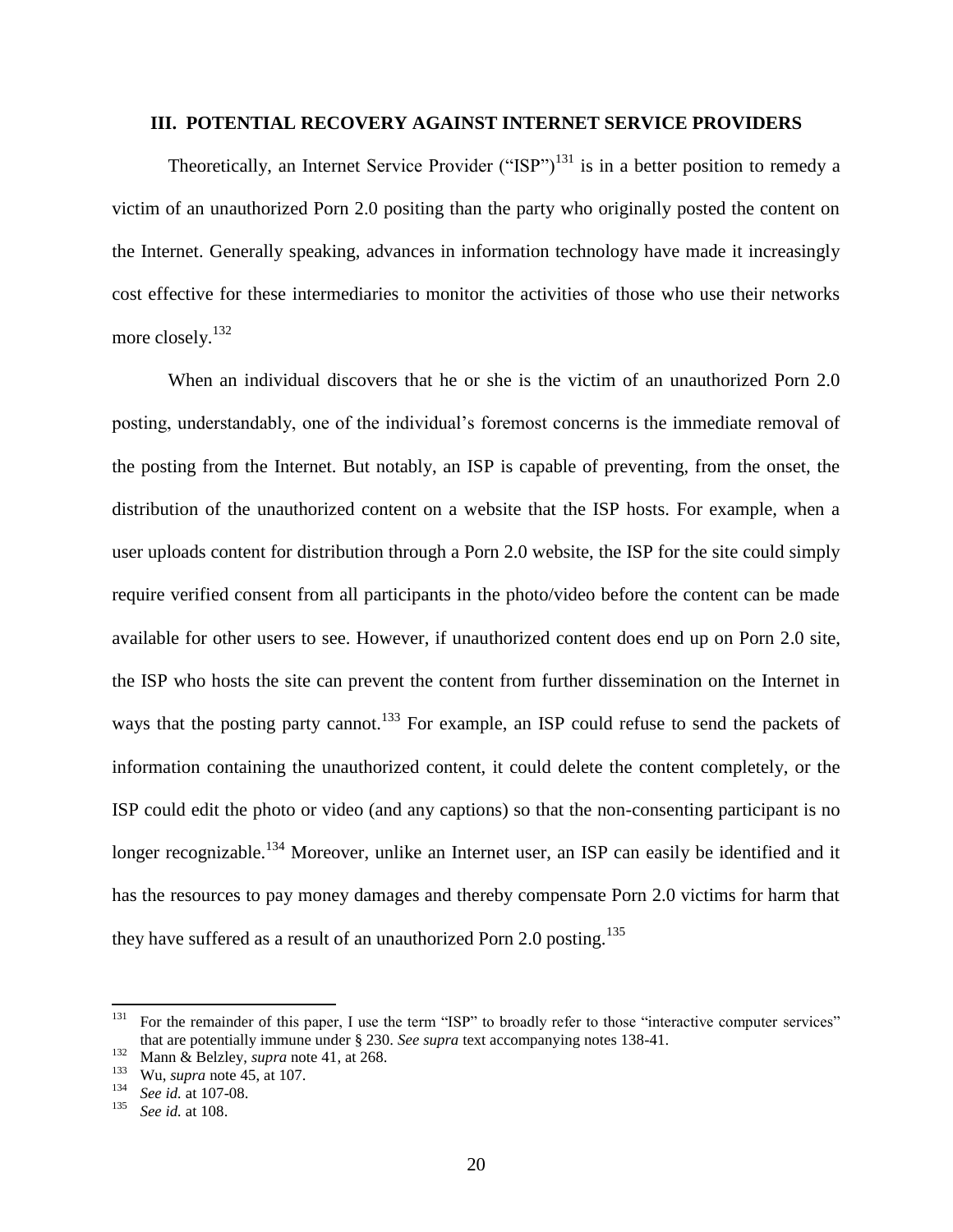However, in practice, once unauthorized materials are uploaded onto the Internet, there is no legal mechanism by which a Porn 2.0 victim can require an ISP to take down the unauthorized posting.<sup>136</sup> Further, even if a Porn 2.0 victim does complain to an ISP about the continued availability of an unauthorized posting, the ISP may still be shielded from any thirdparty liability under the Communications Decency Act ("CDA").

Enacted in 1996, the CDA was passed to "promote the continued development of Internet and other interactive computer services."<sup>137</sup> In order to effectuate this purpose, § 230 of the CDA includes the following "Good Samaritan" provision: "No provider or user of an interactive computer service shall be treated as the publisher or speaker of any information provided by another information content provider."<sup>138</sup> The CDA goes on to define the phrase "interactive computer service" to mean "any information service, system, or access software provider that provides or enables computer access by multiple users to a computer server, including specifically a service or system that provides access to the Internet and such systems operated or services offered by libraries or educational institutions."<sup>139</sup> Further, the phrase "information" content provider" is defined by the CDA as, "any person or entity that is responsible, in whole or in part, for the creation or development of information provided through the Internet or any other interactive computer service."<sup>140</sup> Thus, the language of  $\S$  230 draws an important distinction between an ISP who merely publishes information provided by third parties and is therefore protected by the Act's provisions, and the party who actually creates or develops the same information who is not protected by the Act. $^{141}$ 

<sup>136</sup> <sup>136</sup> Ronneburger, *supra* note 18, at 11.

<sup>137</sup> <sup>137</sup> Communications Decency Act of 1996 ("CDA"), 47 U.S.C.A. § 230(b)(1) (West 2011).

*Id.* at § 230(c)(1).

<sup>139</sup> *Id.* at § 230(f)(2).

<sup>&</sup>lt;sup>140</sup> *Id.* at § 230(f)(3).

<sup>141</sup> MCW, Inc. v. Badbusinessbureau.com, No. Civ.A.3:02 CV 2727 G, 2004 WL 833595, at \*8 (N.D. Tex. Apr. 19, 2004).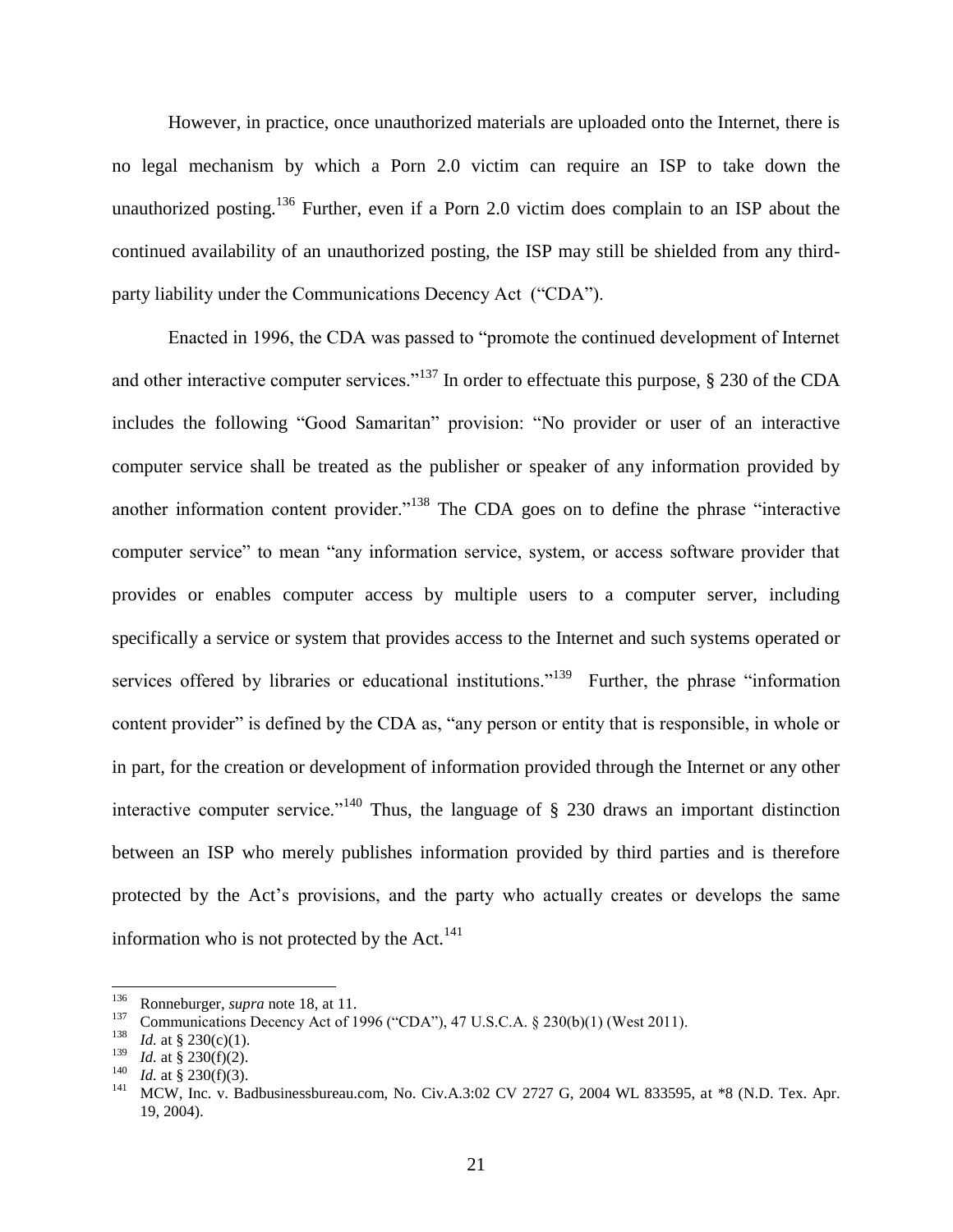The protection provided to ISPs by  $\S$  230 however is not unlimited.<sup>142</sup> Section 230(e)(1) explicitly provides that "[n]othing in [§ 230] shall be construed to impair the enforcement of [47 U.S.C.S. §§ 223 or 231] (relating to obscenity) or [18 U.S.C.S. §§ 1460 *et seq.* or §§ 2251 *et. seq.*] (relating to sexual exploitation of children)  $\ldots$ , or any other Federal criminal statute.<sup>"143</sup> As a result, an ISP will not be protected by § 230 with respect to content distributed the ISP's services that is considered obscene and/or involves certain underage victims.<sup>144</sup>

Courts that have interpreted § 230 outside of the context of obscenity or child pornography generally have done so broadly, finding that the section immunizes ISPs for any harm caused by third-party content disseminated through the ISP's service.<sup>145</sup> For example, § 230 has been applied to "preempt claims for defamation, negligence, negligent misrepresentation, negligent undertaking, intentional infliction of emotional distress, harassment, tortuous interference with contractual relations or business expectancy, breach of contract, privacy and publicity claims, unjust enrichment, aiding and abetting, . . . strict product liability, state consumer protection  $\dots$  and unfair competition laws," to name only a few.<sup>146</sup>

The leading case in the construction of § 230 was *Zeran v. American Online, Inc.*, where the Court of Appeals for the Fourth Circuit broadly interpreted § 230 to immunize ISPs from negligence claims premised on liability for a third-party's acts of defamation.<sup>147</sup> The plaintiff in *Zeran* received multiple threatening phone calls in response to messages - posted on an American Online ("AOL") bulletin board – that advertised t-shirts mocking the Oklahoma City

<sup>142</sup> <sup>142</sup> *See* CDA at § 230(e).

<sup>&</sup>lt;sup>143</sup> *Id.* at § 230(e)(1).<br><sup>144</sup> **Put see Doo y.** My

<sup>144</sup> *But see* Doe v. MySpace, Inc., 558 F.3d 413 (5th Cir. 2008) (holding that defendant MySpace was entitled to § 230 immunity and had no duty to implement basic safety measures to prevent sexual predators from communicating with minors on its website).

<sup>145</sup> *See* Carafano v. Metrosplash.com. Inc., 339 F.3d 1119, 1123 (9th Cir. 2003) (citing cases); Barnes v. Yahoo!, Inc., No. Civ. 05-926-AA, 2005 WL 3005602, at \*2 (D. Or. Nov. 8, 2005), *overruled by* Barnes v. Yahoo! Inc., 570 F.3d 1096 (9th Cir. 2009).

<sup>&</sup>lt;sup>146</sup> BALLON, *supra* note 32, at § 37.05[1][C] (footnotes omitted) (citing cases).<br><sup>147</sup> See Zaran y. American Online, Inc. 120 E 3d 327 (4th Cir. 1007).

<sup>147</sup> *See* Zeran v. American Online, Inc., 129 F.3d 327 (4th Cir. 1997).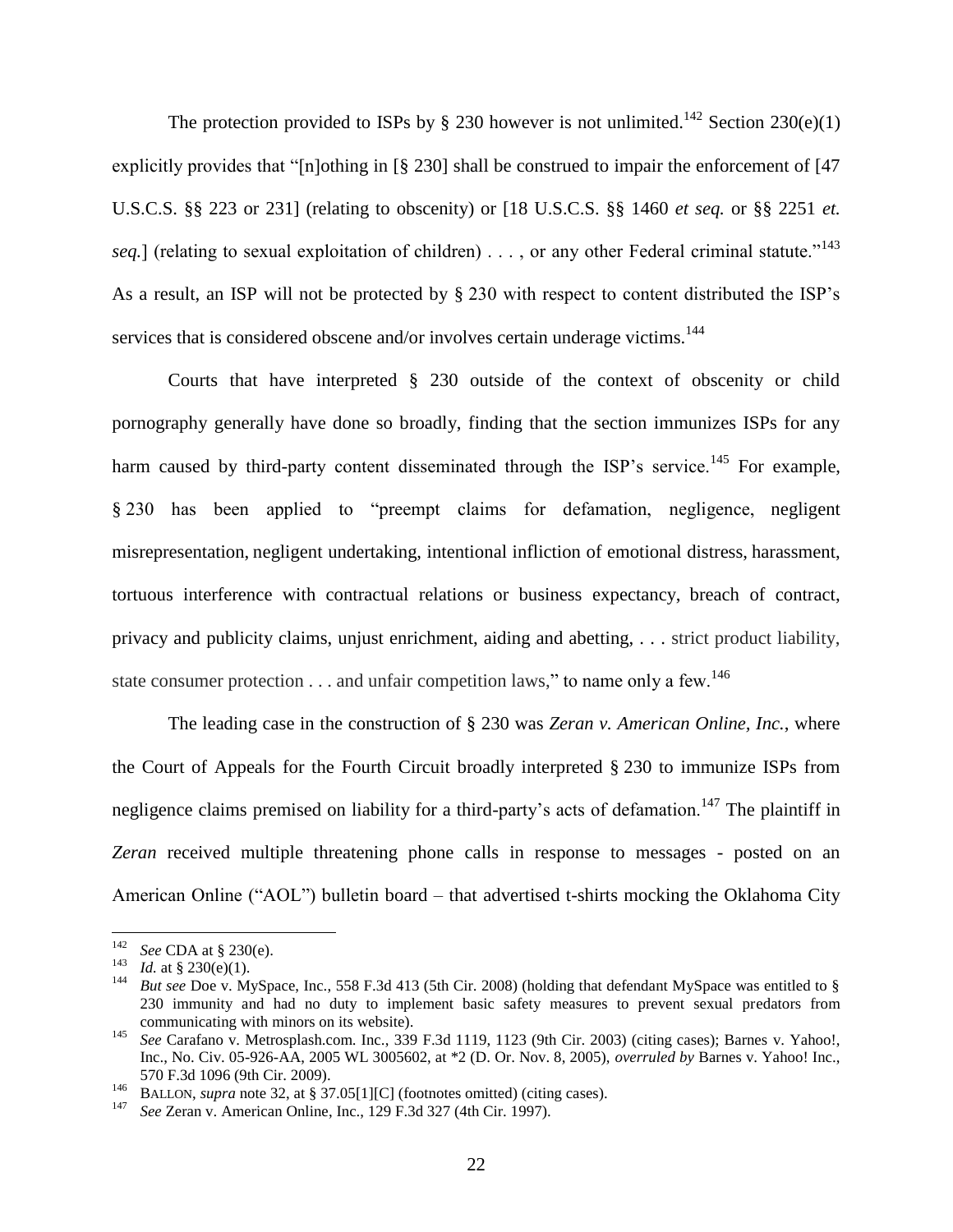bombing and included the plaintiff's name and contact information.<sup>148</sup> Zeran alerted AOL on multiple occasions that it was an anonymous third-party, and not he, who posted the offensive messages.<sup>149</sup> However, despite Zeran's efforts, AOL did not immediately remove the posts, and in accordance with the company's policies, AOL refused to post a retraction.<sup>150</sup> In response, Zeran brought a negligence action against AOL, but the district court granted judgment for AOL on the grounds that  $\S$  230 barred Zeran's claims.<sup>151</sup> On appeal, Zeran argued, among other things, that § 230 did not shield AOL because the provider possessed actual notice of the defamatory material that was posted through the use of the provider's services.<sup>152</sup> The Fourth Circuit disagreed, reading the plain language of § 230 to create a "federal immunity" for service providers with respect to "any cause of action that would make [them] liable for information originating with a third-party user of the service."<sup>153</sup> Reasoning that this holding was consistent with Congress' intent in enacting § 230, the court stated: "Congress made a policy choice [], not to deter harmful online speech through the separate route of imposing tort liability on companies that serve as intermediaries for other parties' potentially injurious messages."<sup>154</sup>

In light of the Fourth Circuit's broad holding in *Zeran*, and the plain language of § 230, courts have repeatedly held that § 230 immunizes an ISP from simply hosting user-generated content.<sup>155</sup> However, the rationale announced in *Zeran* has also been applied by courts to immunize ISPs from third-party liability. These are circumstances where an ISP went beyond

 $148\,$  $\frac{148}{149}$  *Id.* at 329.

 $\frac{149}{150}$  *Id.* 

 $\frac{150}{151}$  *Id.* 

*Id.* at 328. 152

 $\frac{152}{153}$  *Id.* 

 $\frac{153}{154}$  *Id.* at 330.

 $\frac{154}{155}$  *Id.* at 330-31. <sup>155</sup> Universal Commc'n Sys., Inc. v. Lycos, Inc., 478 F.3d 413, 419-20 (1st Cir. 2007) (reasoning that it was irrelevant that "the 'construct and operation' of the [defendant's Internet message board] might have some influence on the content of the postings."); Parker v. Google, Inc., 422 F. Supp. 2d 492, 501 (E.D. Pa. 2006) (reasoning that in "each instance raised by plaintiff's tort claims, [defendant Internet search engine] either archived, cached, or simply provided access to content that was created by a third party."), *aff'd,* 242 F. App'x 833 (3d Cir. 2007).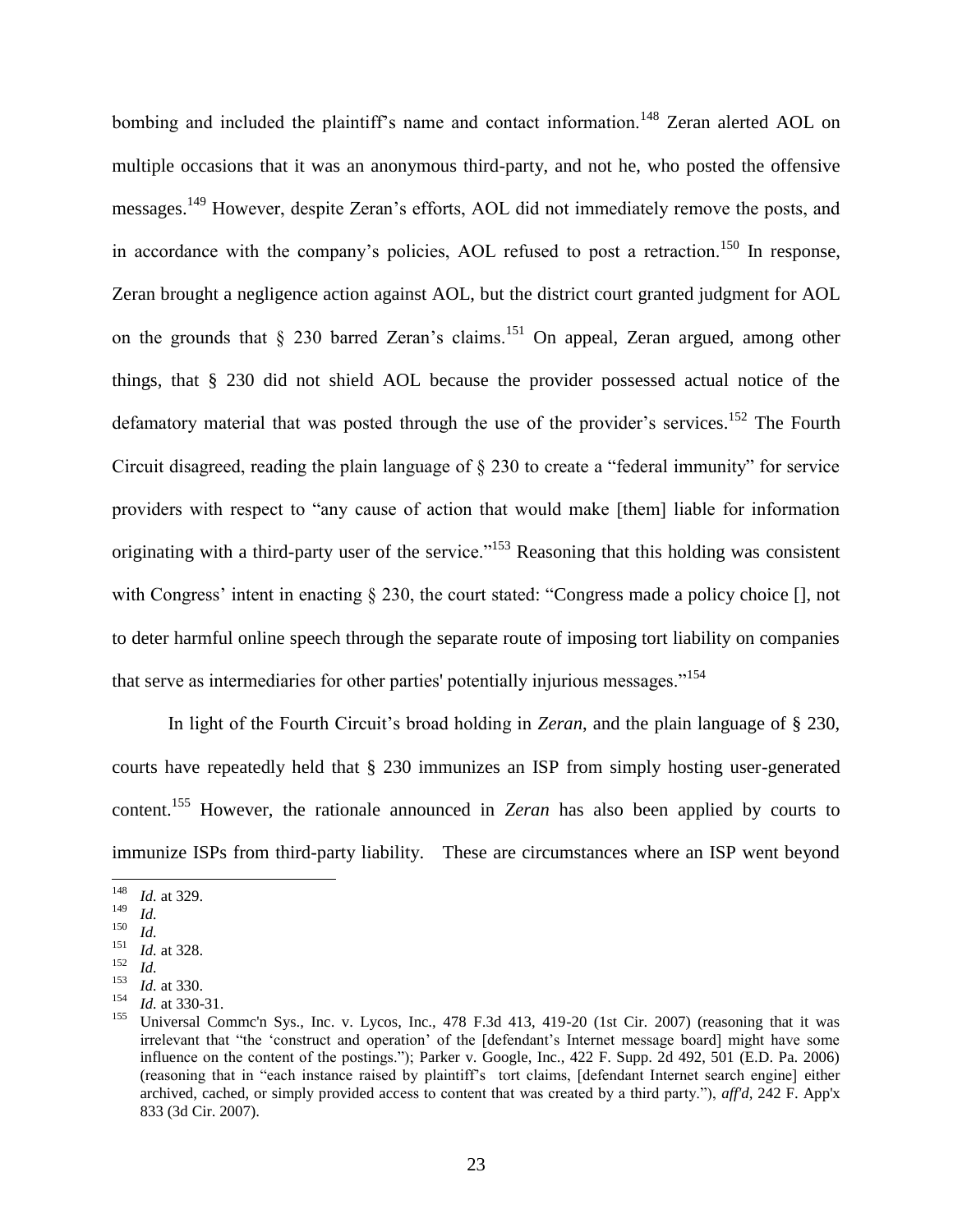simply hosting third-party content.<sup>156</sup> For example, courts have held that ISPs are immunized where the ISP reposted third-party content onto other websites, even where the plaintiff alleged that the ISP modified the content of the original posting.<sup>157</sup> Similarly, courts have held that ISPs are immunized where they merely exercise their editorial rights, which courts have found to broadly include the rights to "make minor changes to the spelling, grammar and length of thirdparty content,"<sup>158</sup> and the rights to "[D]ecide whether to publish, withdraw, postpone or alter [third-party] content."<sup>159</sup> Additionally, courts have held that ISPs are immunized under § 230 despite the fact that the service paid for, and even advertised, a third-party's illegal content,<sup>160</sup> or despite the fact that the service failed to remove a third-party's illegal content even after the original author of such content expressly asked the service to remove the content.<sup>161</sup>

More recent court decisions have reexamined the scope of the protection provided by § 230. Several courts have held that ISPs are not protected by § 230 where they have intentionally elicited illegal content from their users.<sup>162</sup> For example, in  $Hy$  *Cite Corp. v. Badbusinessbureau.com, L.L.C*, the district court found that the plaintiff's allegations that the

 $\overline{\phantom{a}}$ <sup>156</sup> *See infra* text accompanying notes 157-61.

<sup>157</sup> *See* Batzel v. Smith, 333 F.3d 1018, 1031 (9th Cir. 2003) (finding the defendant website operator immunized under § 230 where the plaintiff alleged the defendant re-posted a third-party's allegedly defamatory email under the reasoning that the defendant "did no more than select and make minor alterations" to the email); Doe v. Friendfinder Network, Inc., 540 F. Supp. 2d 288, 295 (D.N.H. 2008) (finding the defendant website operator immunized under § 230 even though the operator re-posted an allegedly false and unauthorized personal advertisement about the plaintiff on other websites after making "slight" modifications to the ad).

<sup>158</sup> *See* Fair Hous. Council of San Fernando Valley v. Roommates.Com, LLC, 521 F.3d 1157, 1070, 1184 (9th Cir. 2008).

<sup>159</sup> *Batzel*, 333 F.3d at 1031 n.18 (citing Zeran v. American Online, Inc., 129 F.3d 327, 330 (4th Cir. 1997)).

<sup>160</sup> *See* Blumenthal v. Drudge, 992 F. Supp. 44, 50-51 (D.D.C. 1998) (finding that defendant AOL was immune under § 230 with respect to allegedly defamatory statements that were made by a third-party gossip columnist with whom AOL had a license agreement where AOL had promoted the third-party to its subscribers and potential subscribers as a specific reason to subscribe to AOL's services).

<sup>&</sup>lt;sup>161</sup> See Global Royalties, Ltd. v. Xcentric Ventures, LLC, 544 F. Supp. 2d 929, 932 (D. Ariz. 2008).

<sup>162</sup> *See Roommates.Com*, 521 F.3d at 1165 (where an *en banc* court for the Ninth Circuit held that § 230 did not immunize a website operator who "both elicit[ed] the allegedly illegal content and ma[de] aggressive use of it in conducting its business."); NPS, LLC v. StubHub, Inc., No. 06-4874-BLS1, 2009 WL 995483 (Mass. Supp. Jan. 26, 2009) (holding that the defendant website ticket reseller was not entitled to § 230 immunity with respect to plaintiff's tortious interference claim where there was evidence that the defendant contributed to illegal ticket scalping by the site's users).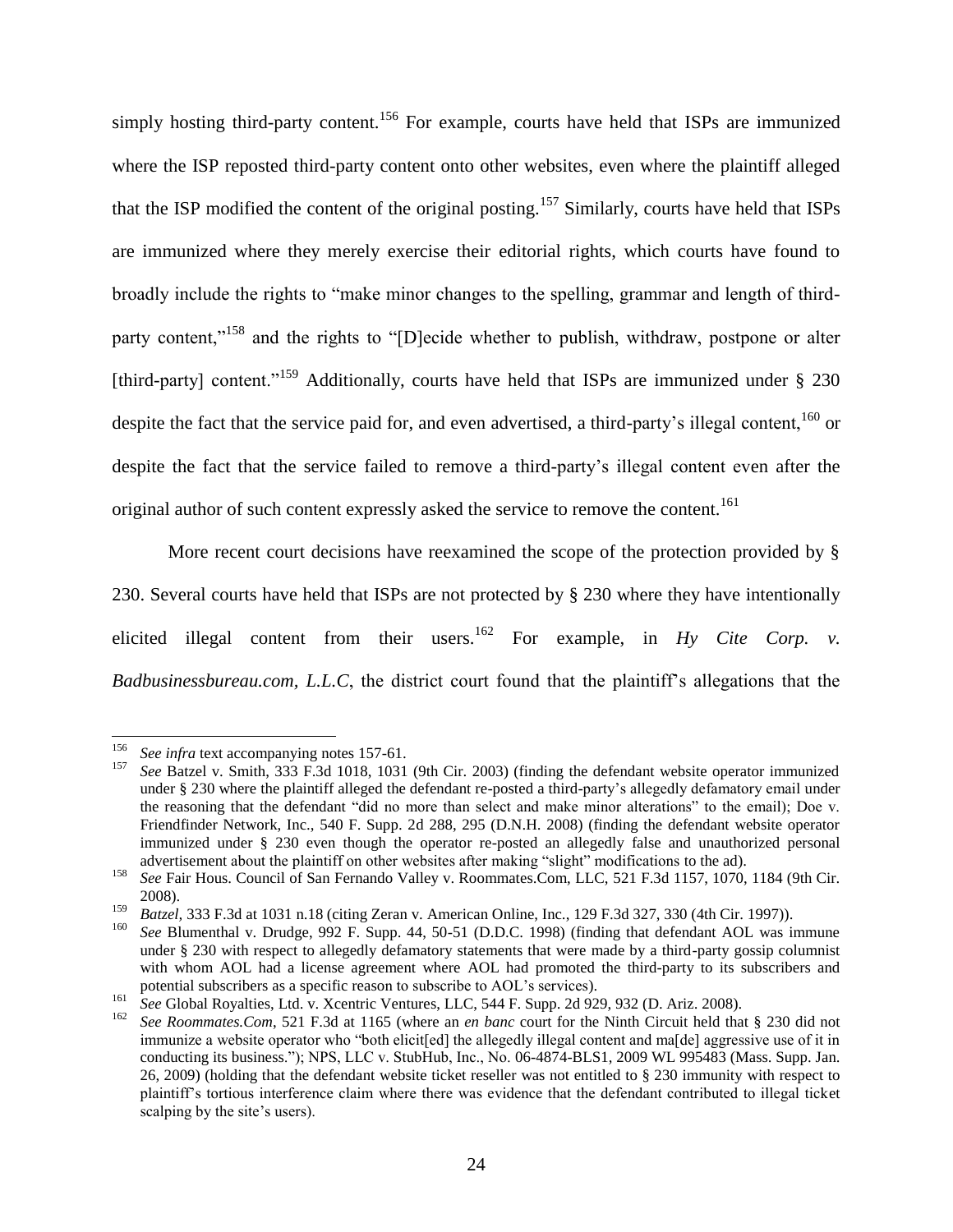defendant website operator posted false and defamatory statements on its site, "arguably could support a finding that [the] Defendants are responsible . . . for the creation or development of information provided by [third-party users] in response to [the] Defendants' solicitation."<sup>163</sup> One Circuit court has found that an ISP was not protected by § 230 where the ISP specifically promised to take down allegedly legal content.<sup>164</sup> Additionally, even courts that have ultimately held that § 230 applied to immunize an ISP under the present circumstances have cautioned, in dicta, of the potential dangers from an overbroad reading of such protection.<sup>165</sup> For example, in *Chicago Lawyers' Comm. for Civil Rights Under Law, Inc. v. Craigslist, Inc.*, the Court of Appeals for the Seventh Circuit acknowledged that despite case law to the contrary, "Subsection  $(c)(1)$  does not mention 'immunity' or any synonym."<sup>166</sup>

In the future, hopefully more courts will follow these courts' lead in narrowing the scope of § 230's protection.

## **IV. A TIME FOR CHANGE**

Broad interpretations of § 230's grant of protection may have been necessary at first. Admittedly, one of the announced purposes of § 230's protection is "to promote the continued development of the Internet and other interactive services."<sup>167</sup> However, the Internet is no longer in its initial stages of development,<sup>168</sup> and nowhere in the language of  $\S$  230 did Congress use the

<sup>163</sup> <sup>163</sup> Hy Cite Corp. v. Badbusinessbureau.com, L.L.C., 418 F. Supp. 2d 1142, 1149 (D. Ariz. 2005).<br><sup>164</sup> See Bernes v. Nebool, Inc., 570, E.3d 1006, 1100, (0th Cir., 2000), (bolding that  $\frac{8}{3}$ , 220, did

<sup>164</sup> *See* Barnes v. Yahoo!, Inc., 570 F.3d 1096, 1109 (9th Cir. 2009) (holding that § 230 did not preclude the plaintiff's promissory estoppel claim where plaintiff alleged to have detrimentally relied on defendant's promise to take down third-party content that had been posted on the defendant's site).

<sup>165</sup> *See* Ali Grace Zieglowsky, *Immoral Immunity: Using A Totality of the Circumstances Approach to Narrow the Scope of Section 230 of the Communications Decency Act*, 61 HASTINGS L.J. 1307, 1314 (2010).

<sup>166</sup> 519 F.3d 666, 669 (7th Cir. 2008). However, *Chicago Lawyers'* was not the first time the Seventh Circuit has questioned whether § 230 creates any form of "immunity." *See* Doe v. GTE Corp., 347 F.3d 655, 660 (7<sup>th</sup> Cir. 2003) (which explained "why  $\S 230(c)$  as a whole cannot be understood as a general prohibition of civil liability for web-site operators and other online content hosts.").

 $^{167}$  CDA at § 230(b)(1).

See generally supra text accompanying notes 1-16.